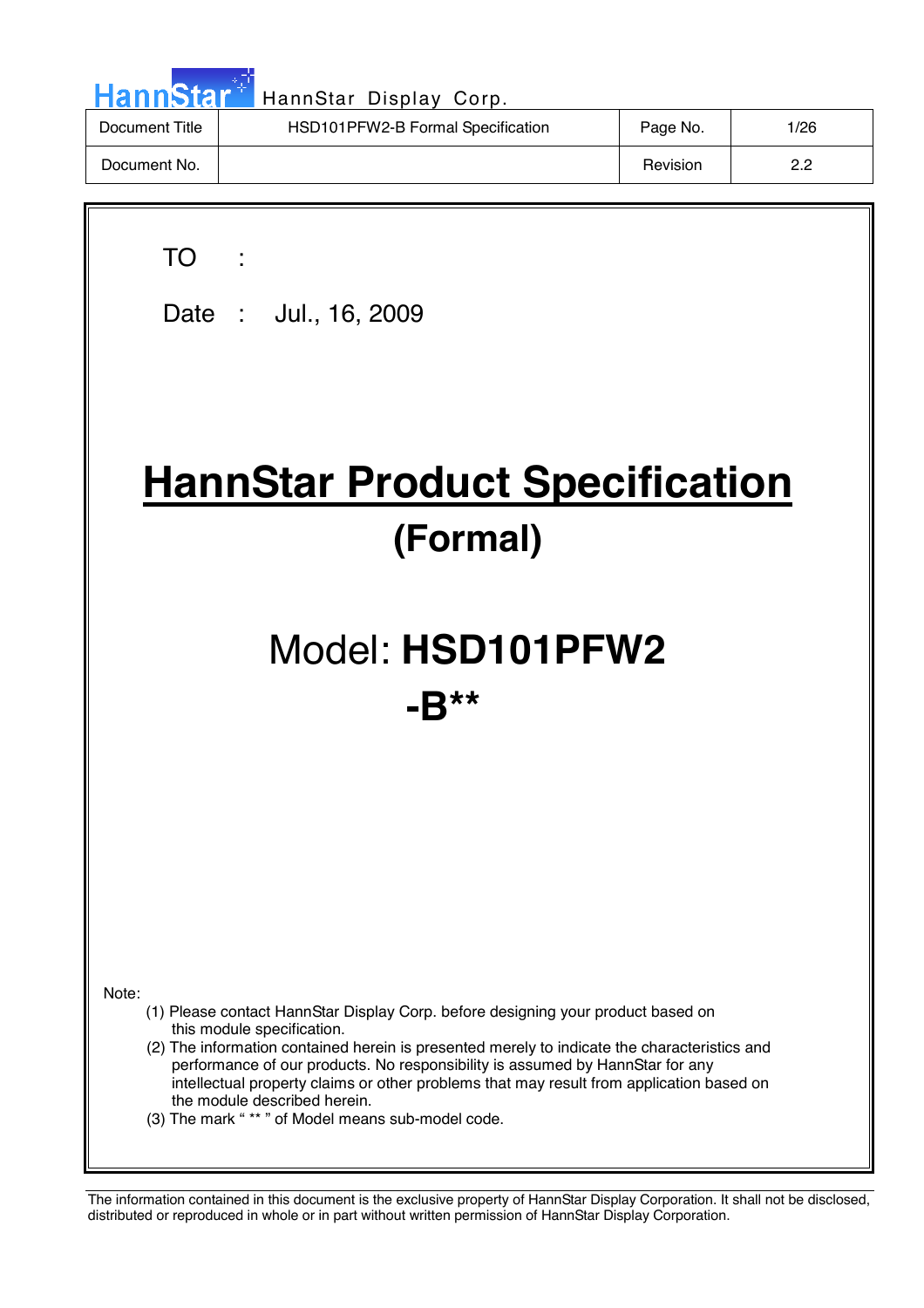|  | <b>HannStary</b> |  |
|--|------------------|--|
|  |                  |  |
|  |                  |  |

Г

### HannStar Display Corp.

| Document Title | HSD101PFW2-B Formal Specification |          | 2/26 |
|----------------|-----------------------------------|----------|------|
| Document No.   |                                   | Revision | פ פ  |

|             | <b>Record of Revisions</b> |                         |                                                                           |  |  |  |
|-------------|----------------------------|-------------------------|---------------------------------------------------------------------------|--|--|--|
|             |                            |                         |                                                                           |  |  |  |
| Rev.<br>2.2 | Date<br>Jul, 16, 2009      | Sub-Model<br><b>B00</b> | Description of change<br>Formal Product Specification was first released. |  |  |  |
|             |                            |                         |                                                                           |  |  |  |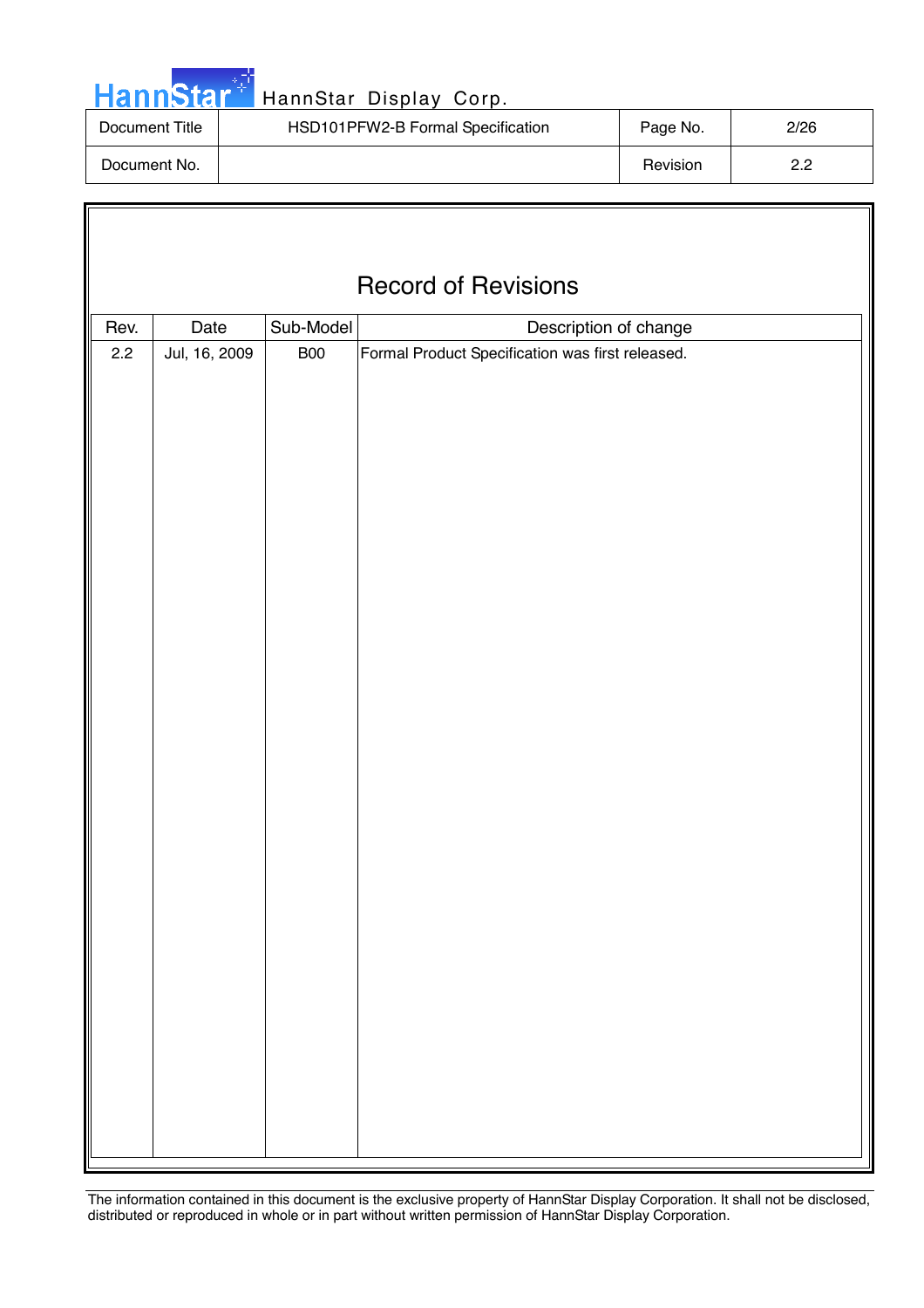# HannStar<sup>th</sup> HannStar Display Corp.

| Document Title | HSD101PFW2-B Formal Specification | Page No. | 3/26       |
|----------------|-----------------------------------|----------|------------|
| Document No.   |                                   | Revision | פ פ<br>ے.ے |

| 1.0  |                                               | p.4  |
|------|-----------------------------------------------|------|
| 2.0  |                                               | p.5  |
| 3.0  |                                               | p.6  |
| 4.0  |                                               | p.10 |
| 5.0  |                                               | p.12 |
| 6.0  |                                               | p.13 |
| 7.0  |                                               | p.20 |
| 8.0  |                                               | p.21 |
| 9.0  |                                               | p.23 |
| 10.0 |                                               | p.24 |
| 11.0 |                                               | p.25 |
|      |                                               | p.28 |
|      | For specific customer revision (ECS Only)     | p.34 |
|      | For specific customer revision (Samsung Only) | p.35 |
|      | For specific customer revision (HP Only)      | p.36 |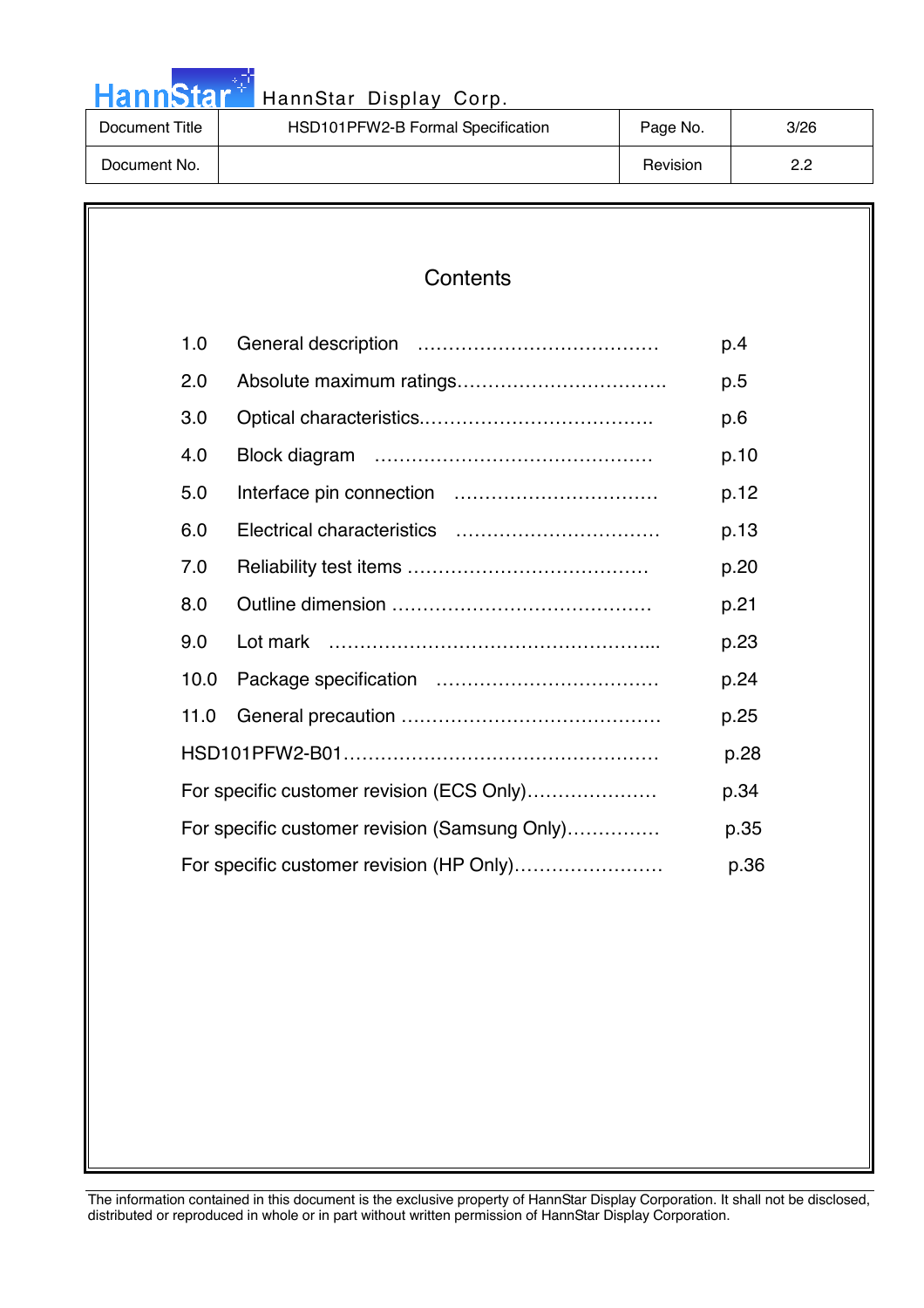

### HannStar Display Corp.

| Document Title | HSD101PFW2-B Formal Specification | Page No. | 4/26   |
|----------------|-----------------------------------|----------|--------|
| Document No.   |                                   | Revision | ററ<br> |

### **1.0 GENERAL DESCRIPTION**

#### **1.1 Introduction**

HannStar Display model HSD101PFW2-B is a color active matrix thin film transistor (TFT) liquid crystal display (LCD) that uses amorphous silicon TFT as a switching device. This model is composed of a TFT LCD panel, a driving circuit and a back light system. This TFT LCD has a 10.1 (16:9) inch diagonally measured active display area with WSVGA (1024 horizontal by 600 vertical pixel) resolution.

#### **1.2 Features**

- 10.1 (16:9 diagonal) inch configuration
- One channel LVDS interface
- 262K color by 6 bit R.G.B signal input
- RoHS Compliance
- Halogen Free

### **1.3 Applications**

- Mobile NB
- **Digital Photo frame**
- Display terminal for AV application

#### **1.4 General information**

| Item                     | Specification                 | Unit   |
|--------------------------|-------------------------------|--------|
| <b>Outline Dimension</b> | 235 x 143 x 4.9 (Typ.)        | mm     |
| Display area             | 222.72(H) x 125.28(V)         | mm     |
| Number of Pixel          | 1024 RGB (H) x 600(V)         | pixels |
| Pixel pitch              | $0.2175(H) \times 0.2088(V)$  | mm     |
| Pixel arrangement        | <b>RGB Vertical stripe</b>    |        |
| Display mode             | Normally white                |        |
| <b>INTSC</b>             | 50                            | $\%$   |
| Surface treatment        | Anti-Glare, Hard-Coating (3H) |        |
| Weight                   | 175 (Typ.)                    | g      |
| Back-light               | <b>White LED</b>              |        |
| <b>Power Consumption</b> | 0.65W (Max.)/Logic            | w      |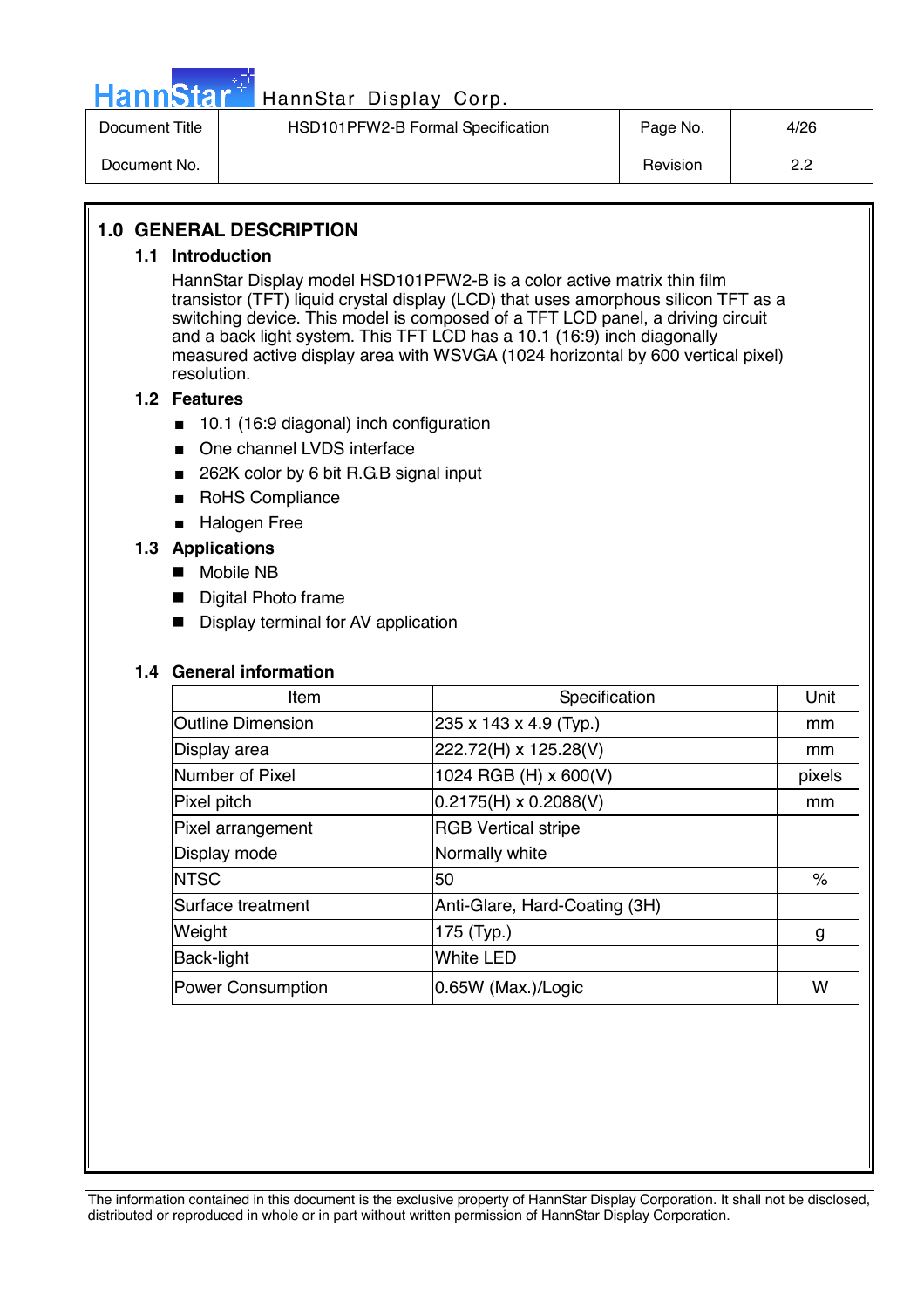

# HannStar<sup>t HannStar</sup> Display Corp.

| Document Title | HSD101PFW2-B Formal Specification | Page No. | 5/26      |
|----------------|-----------------------------------|----------|-----------|
| Document No.   |                                   | Revision | ററ<br>_._ |

### **1.5 Mechanical Information**

| Item                  |                | Min.  | Typ. | Max.  | Unit |
|-----------------------|----------------|-------|------|-------|------|
| Module<br><b>Size</b> | Horizontal (H) | 234.5 | 235  | 235.5 | mm   |
|                       | Vertical (V)   | 142.5 | 143  | 143.5 | mm   |
|                       | Depth (D)      |       | 4.9  | 5.2   | mm   |
| Weight                |                |       | 175  | 185   | g    |

### **2.0 ABSOLUTE MAXIMUM RATINGS**

### **2.1 Electrical Absolute Rating**

### **2.1.1 TFT LCD Module**

| ltem                 | Symbol          | Min. | Max. | Unit | Note |
|----------------------|-----------------|------|------|------|------|
| Logic Supply voltage | y <sub>DD</sub> | ∴∪-  | -4.U |      |      |

### **2.1.2 Environment Absolute Rating**

| Item                  | Symbol           | Min. | Max. | Unit   | <b>Note</b> |
|-----------------------|------------------|------|------|--------|-------------|
| Operating Temperature | opa              |      | 50   |        |             |
| Storage Temperature   | <sup>l</sup> stg | -20  | 60   | $\sim$ |             |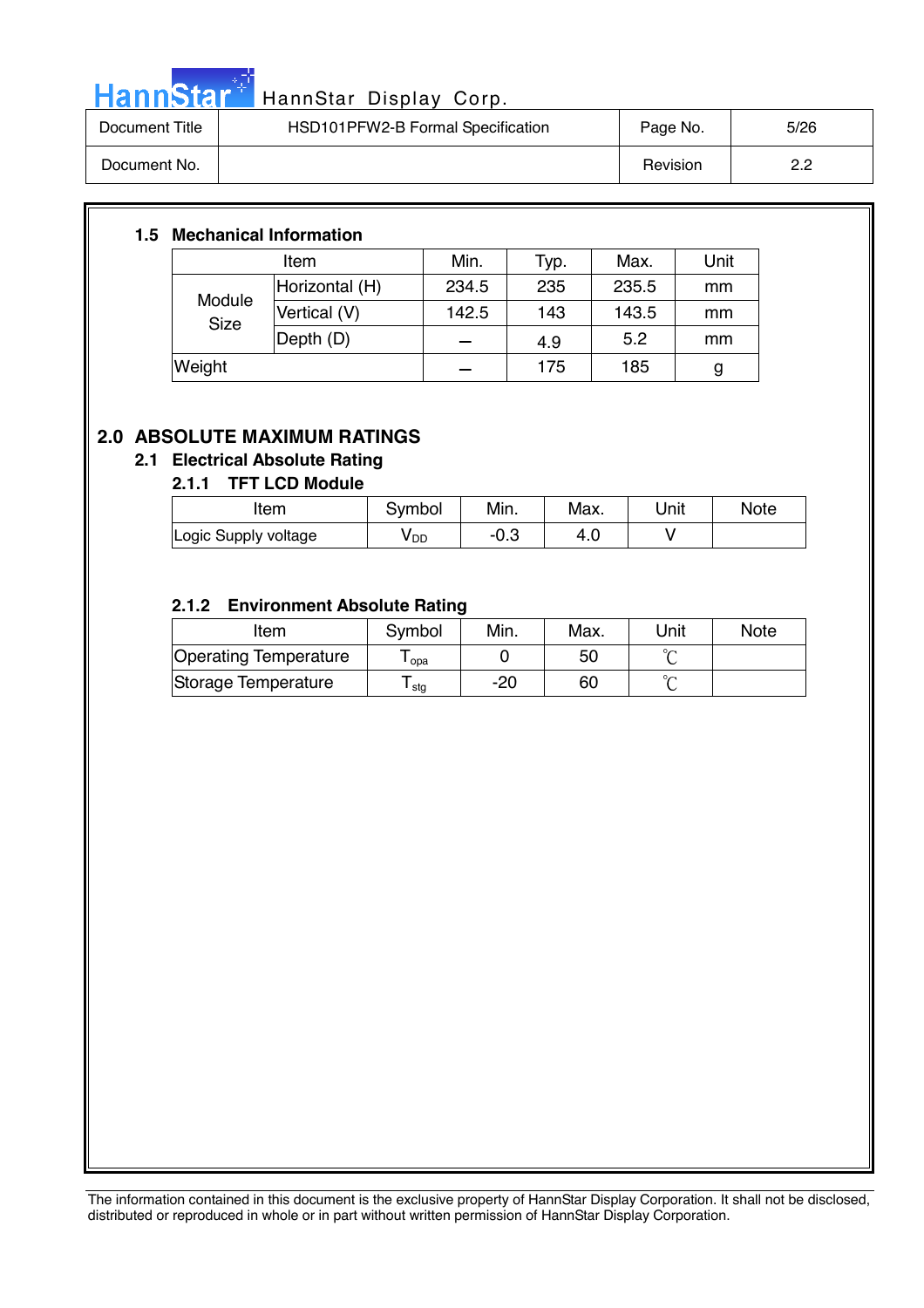

# HannStar<sup>t H</sup> HannStar Display Corp.

| Document Title | HSD101PFW2-B Formal Specification | Page No. | 6/26 |
|----------------|-----------------------------------|----------|------|
| Document No.   |                                   | Revision | 2.2  |

| Item                         |                      | Symbol                | Condition                   | Min.  | Typ.           | Max.                     | Unit            | <b>Note</b>              |
|------------------------------|----------------------|-----------------------|-----------------------------|-------|----------------|--------------------------|-----------------|--------------------------|
| Contrast                     |                      | <b>CR</b>             |                             | 400   | 500            |                          |                 | (1)(2)(4)                |
|                              |                      | Tr                    |                             |       | $\overline{4}$ | 8                        | msec            | (1)(3)                   |
| Response time                |                      | <b>Tf</b>             |                             |       | 12             | 24                       |                 |                          |
| White luminance<br>(5 point) |                      | $Y_L$                 | $\Theta = 0$                | 160   | 200            |                          | $\text{cd/m}^2$ | (1)(4)(5)<br>$(IL=18mA)$ |
|                              |                      | $R_{x}$               | Normal                      | 0.542 | 0.592          | 0.642                    |                 |                          |
| Color                        | Red                  | $R_Y$                 | viewing                     | 0.305 | 0.355          | 0.405                    |                 |                          |
|                              | Green<br><b>Blue</b> | $G_x$                 | angle                       | 0.277 | 0.327          | 0.377                    |                 |                          |
|                              |                      | $G_{\mathsf{Y}}$      |                             | 0.505 | 0.555          | 0.605                    |                 |                          |
| chromaticity                 |                      | $B_{x}$               |                             | 0.104 | 0.154          | 0.204                    |                 |                          |
| (CIE1931)                    |                      | $B_Y$                 |                             | 0.044 | 0.094          | 0.144                    |                 |                          |
|                              |                      | $W_{x}$               |                             | 0.263 | 0.313          | 0.363                    |                 |                          |
|                              | White                | $W_{y}$               |                             | 0.279 | 0.329          | 0.379                    |                 |                          |
|                              | Hor.                 | $\Theta_L$            |                             | 40    | 45             |                          |                 |                          |
|                              |                      | $\Theta_{\rm R}$      |                             | 40    | 45             | $\overline{\phantom{0}}$ |                 |                          |
| Viewing angle                |                      | $\Theta_{\sf U}$      | CR > 10                     | 10    | 15             |                          |                 | (1)(4)                   |
|                              | Ver.                 | $\Theta_{\mathsf{D}}$ |                             | 30    | 35             |                          |                 |                          |
| <b>Brightness uniformity</b> |                      | $B_{UNI}$             | $\Theta = 0$<br>(5point)    | 80    |                |                          | $\%$            | (5)                      |
| <b>Brightness Uniformity</b> |                      | $B_{\mathsf{UNI}}$    | $\Theta = 0$<br>(13 points) | 70    |                |                          | $\%$            | (6)                      |

### **3.2 Measuring Condition**

- $\blacksquare$  Measuring surrounding : dark room
- Ambient temperature: 25±2°C
- 15min. warm-up time.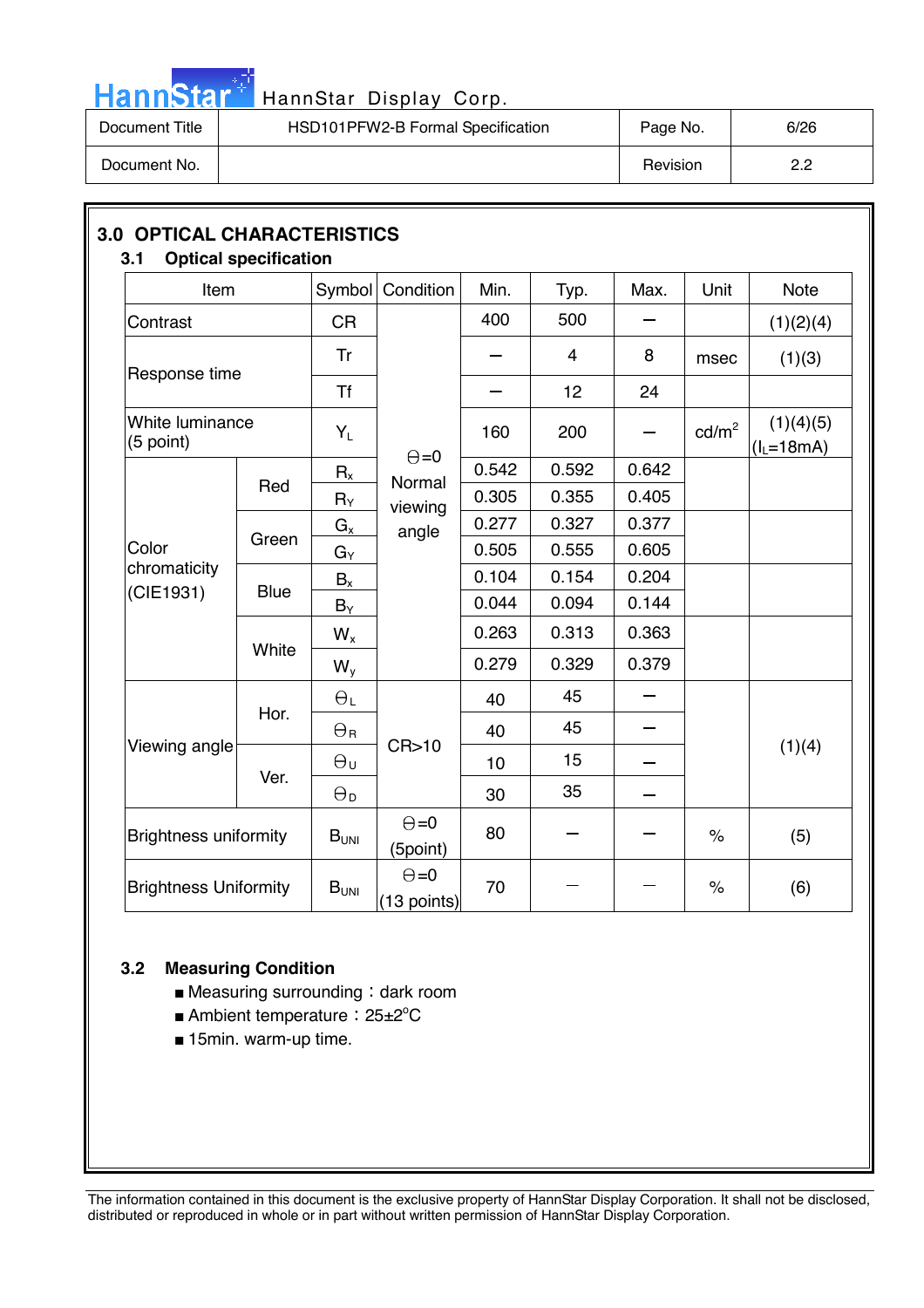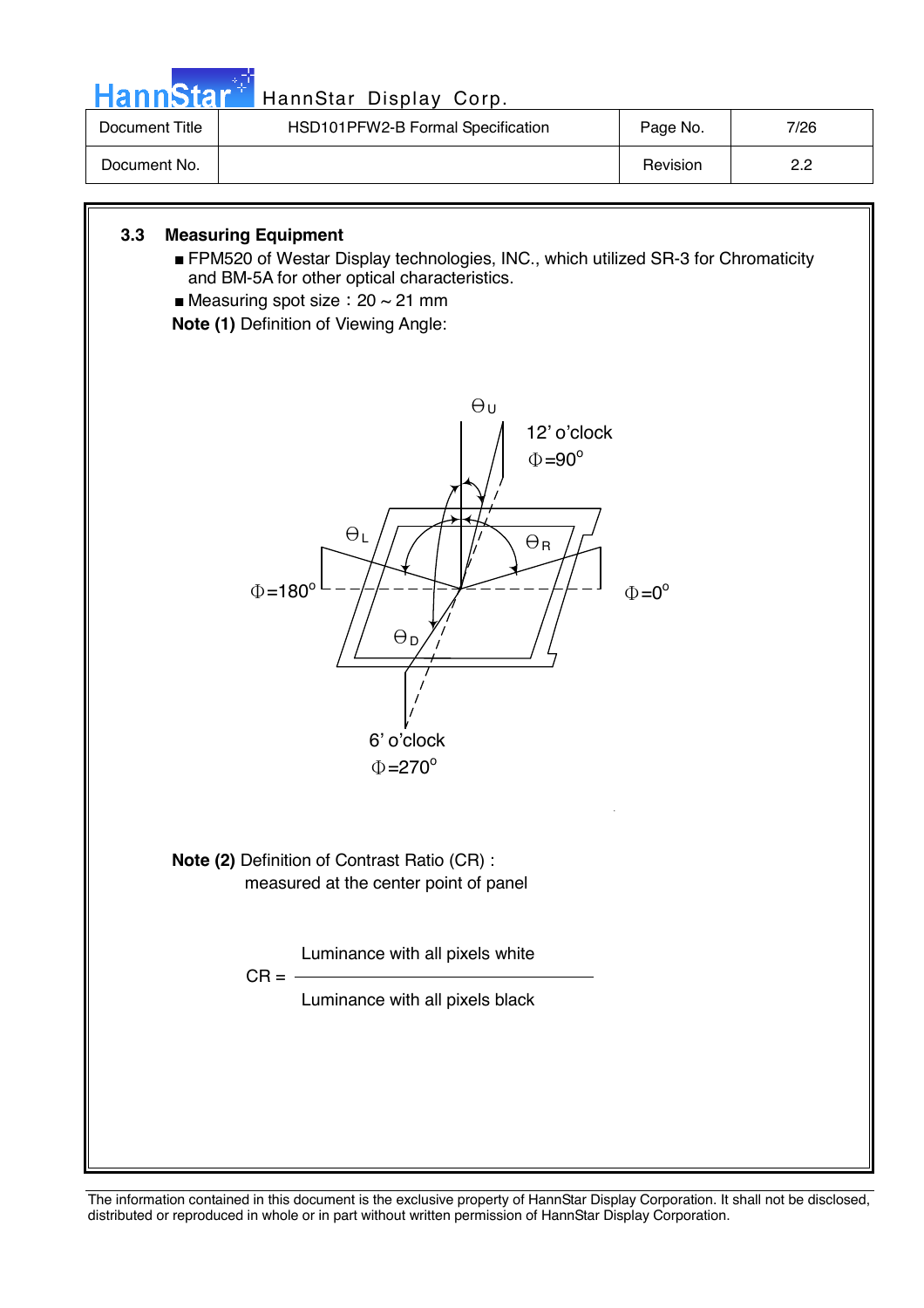| <b>HannStar</b> | HannStar Display Corp.            |          |      |
|-----------------|-----------------------------------|----------|------|
| Document Title  | HSD101PFW2-B Formal Specification | Page No. | 8/26 |
| Document No.    |                                   | Revision | 2.2  |

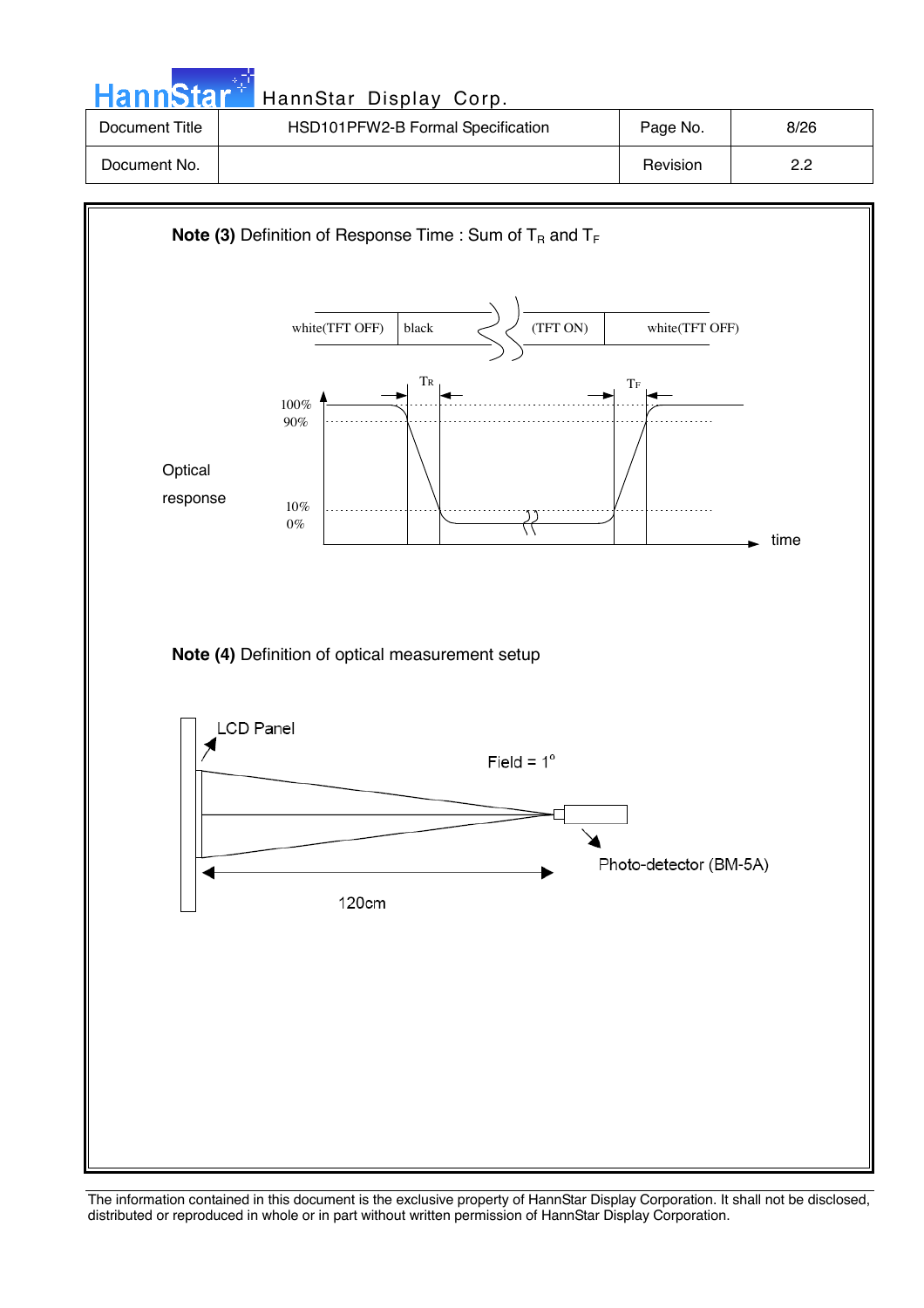| <b>HannStart</b> | HannStar Display Corp.            |          |      |
|------------------|-----------------------------------|----------|------|
| Document Title   | HSD101PFW2-B Formal Specification | Page No. | 9/26 |
| Document No.     |                                   | Revision | 2.2  |
|                  |                                   |          |      |

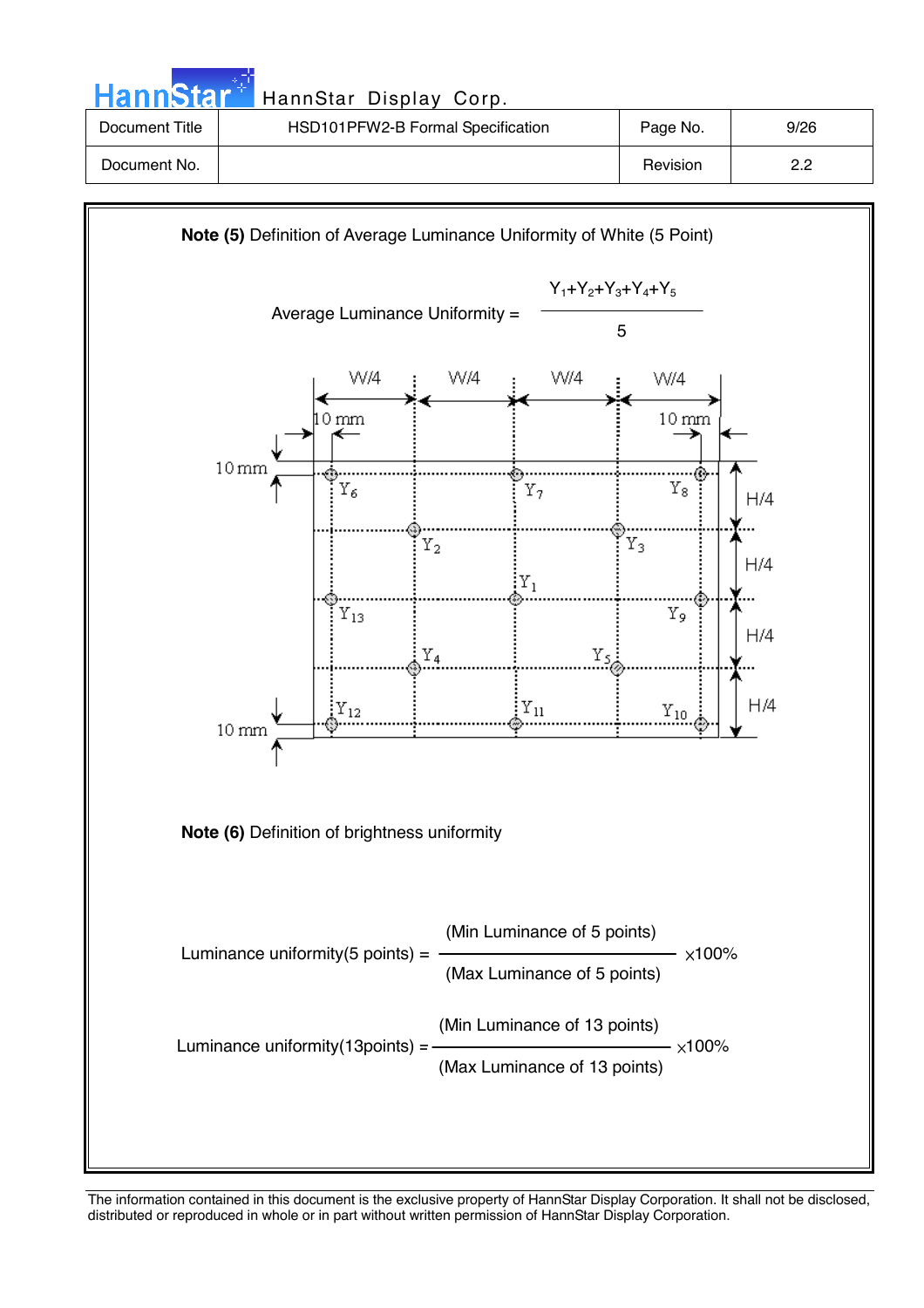| HannStar <sup>*</sup> | HannStar Display Corp.            |          |       |
|-----------------------|-----------------------------------|----------|-------|
| Document Title        | HSD101PFW2-B Formal Specification | Page No. | 10/26 |
| Document No.          |                                   | Revision | 2.2   |

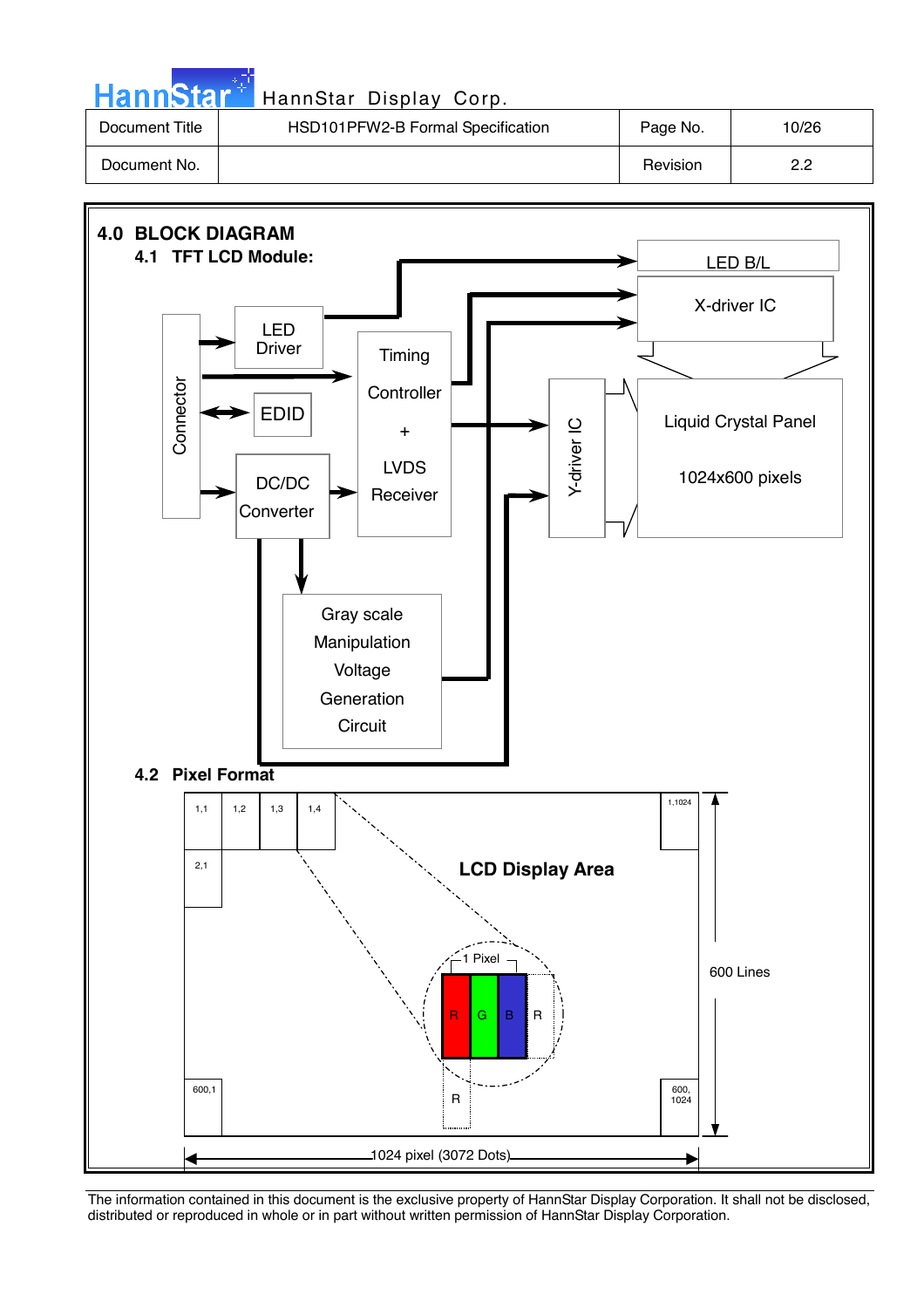|  | ann | Ы |  |
|--|-----|---|--|
|  |     |   |  |

### HannStar Display Corp.

| Document Title | HSD101PFW2-B Formal Specification | Page No. | 11/26 |
|----------------|-----------------------------------|----------|-------|
| Document No.   |                                   | Revision | ററ    |

|                                             |                    | <b>MSB</b>        |                     |                         |                                | LSB                     | <b>MSB</b>              |                         |                |                |                         | <b>LSB</b> MSB               |                     |                     |                         |                         | <b>LSB</b>                | Gray scale                                     |
|---------------------------------------------|--------------------|-------------------|---------------------|-------------------------|--------------------------------|-------------------------|-------------------------|-------------------------|----------------|----------------|-------------------------|------------------------------|---------------------|---------------------|-------------------------|-------------------------|---------------------------|------------------------------------------------|
|                                             | Display            | R5 R4             |                     | R <sub>3</sub>          | R <sub>2</sub>                 | R1                      | R0G5 G4                 |                         | G3             | G2G1           |                         | G0 B5 B4                     |                     | <b>B3</b>           | <b>B2</b>               | <b>B1</b>               | B <sub>0</sub>            | level                                          |
|                                             | <b>Black</b>       |                   | L                   | L                       | L                              |                         |                         |                         |                |                | L                       |                              | L                   | L                   | L                       |                         |                           |                                                |
|                                             | <b>Blue</b>        | L                 | L                   | L                       |                                | L                       | L<br>L                  | L                       | L              | L              | L                       | 듴                            | $\overline{H}$      | $\overline{H}$      | $\overline{\mathsf{H}}$ | $\overline{H}$          | $\overline{H}$            |                                                |
|                                             | Green              | L                 | L                   | L                       |                                | L                       | ГH                      | $\overline{H}$          | $\overline{H}$ | $\overline{H}$ | $\overline{H}$          | $\frac{1}{\sqrt{2}}$         | L                   | L                   | L                       |                         |                           | $\blacksquare$                                 |
| <b>Basic</b>                                | Light Blue         | L                 | L                   | L                       | L                              | L                       | LН                      | $\overline{H}$          | $\mathsf{H}$   | $\mathsf{H}$   | H                       | H H                          | $\overline{H}$      | H                   | $\overline{H}$          | $\overline{H}$          | Η                         | $\blacksquare$                                 |
| color                                       | Red                | $\mathsf{H}$<br>H | H<br>$\overline{H}$ | H<br>$\overline{H}$     | $\mathsf{H}$<br>$\overline{H}$ | Н<br>$\overline{H}$     | HIL<br>НĿ               | L<br>L                  |                | L<br>L         | L                       | L<br>L<br>Ξ                  | L<br>$\overline{H}$ | L<br>$\overline{H}$ | L<br>$\overline{H}$     | $\overline{\mathsf{H}}$ | $\overline{H}$            | $\overline{\phantom{a}}$                       |
|                                             | Purple<br>Yellow   | H                 | $\overline{H}$      | $\overline{\mathsf{H}}$ | $\overline{\mathsf{H}}$        | $\overline{\mathsf{H}}$ | $\overline{H}$ H        | $\overline{\mathsf{H}}$ | $\overline{H}$ | $\overline{H}$ | L<br>$\overline{H}$     | H L                          | L                   | L                   | L                       | L                       |                           | $\blacksquare$<br>$\qquad \qquad \blacksquare$ |
|                                             | White              | H                 | $\overline{H}$      | $\overline{H}$          | $\overline{\mathsf{H}}$        | $\overline{H}$          | $\overline{H}$ H        | $\overline{H}$          | $\overline{H}$ | $\overline{H}$ | $\overline{H}$          | H H                          | $\overline{H}$      | $\overline{H}$      | $\overline{H}$          | $\overline{H}$          | $\overline{H}$            | ä,                                             |
|                                             | <b>Black</b>       | L                 | L                   | L                       | L                              | L                       | L                       | L                       | L              | L              | L                       | L                            | L                   | L                   | L                       | L                       |                           | L <sub>0</sub>                                 |
|                                             |                    | L                 | L                   | L                       | L                              | L                       | HIL                     | L                       | L              | L              | L                       | L<br>L                       | L                   | L                   | L                       | L                       |                           | L1                                             |
|                                             |                    |                   |                     | L                       | L                              | $\overline{H}$          | L                       | L                       |                | L              | L                       | L<br>L                       | L                   |                     | L                       | L                       |                           | L2                                             |
| Gray<br>scale<br>of Red                     | Dark<br>↑          |                   |                     |                         |                                |                         |                         |                         |                |                |                         |                              |                     |                     |                         |                         |                           | L3L60                                          |
|                                             | Light              |                   |                     |                         |                                |                         |                         |                         |                |                |                         |                              |                     |                     |                         |                         |                           |                                                |
|                                             |                    | H                 | H                   | $\mathsf{H}$            | Н                              | L                       | HL                      | L                       | L              | L              | L                       | IL.<br>L                     | L                   | L                   | L                       | L                       |                           | L61                                            |
|                                             |                    | $\overline{H}$    | $\overline{H}$      | $\overline{\mathsf{H}}$ | $\overline{\mathsf{H}}$        | $\overline{H}$          | L<br>L                  | L                       | L              | L              | L                       | L                            | L                   | L                   | L                       | L                       |                           | L62                                            |
|                                             | Red                | $\overline{H}$    | $\overline{H}$      | $\overline{H}$          | $\overline{H}$                 | $\overline{H}$          | H L                     | L                       | L              | L              | L                       | L                            | L                   | L                   | L                       | L                       |                           | Red L63                                        |
|                                             | <b>Black</b>       | L                 | L                   | Г                       | L                              | L                       | L<br>L                  | L                       | L              | L              | L                       | L                            | L                   | L                   | L                       | L                       |                           | L <sub>0</sub>                                 |
|                                             |                    |                   | L<br>L              | L<br>L                  | L                              | L<br>L                  | L<br>L                  | L<br>L                  | L              | L<br>L         | L<br>$\overline{H}$     | HL<br>L                      | L<br>L              | L                   | L<br>L                  | L<br>L                  |                           | L1<br>L2                                       |
| Gray<br>scale of<br>Green                   | Dark<br>↑<br>Light |                   |                     |                         |                                |                         |                         |                         |                |                |                         |                              |                     |                     |                         |                         |                           | L3L60                                          |
|                                             |                    |                   | L                   | L                       | L                              | L                       | . н<br>L                | Н                       | H              | H              | L                       | HL                           | L                   | L                   | L                       | L                       | L                         | L61                                            |
|                                             |                    |                   | L                   | L                       | L                              | L                       | .H<br>I                 | $\overline{H}$          | $\overline{H}$ | $\overline{H}$ | $\mathsf{H}$            | L                            | L                   | L                   | L                       |                         |                           | L62                                            |
|                                             | Green              |                   | L                   | L                       |                                |                         | $\overline{\mathsf{H}}$ | $\overline{H}$          | $\overline{H}$ | $\overline{H}$ | $\overline{H}$          | H L                          | L                   |                     | L                       |                         |                           | Green L63                                      |
|                                             | <b>Black</b>       |                   | L                   | L                       |                                | L                       | L                       | L                       | L              | L              | L                       | L                            | L                   |                     | L                       |                         |                           | L <sub>0</sub>                                 |
|                                             |                    |                   | L<br>L              | L<br>L                  |                                |                         | L<br>L                  | L<br>L                  | L              | L              | L<br>L                  | L<br>L                       | L<br>L              | L                   | L<br>L                  | $\overline{\mathsf{H}}$ | $\overline{H}$            | L1<br>L2                                       |
|                                             |                    |                   |                     |                         |                                |                         |                         |                         |                |                |                         |                              |                     |                     |                         |                         |                           |                                                |
| Gray<br>scale of<br><b>Blue</b>             | Dark<br>Light      |                   |                     |                         |                                |                         |                         |                         |                |                |                         |                              |                     |                     |                         |                         |                           | L3L60                                          |
|                                             |                    |                   | <u>ь</u>            | ь                       | ┕                              | щ                       | ►                       | ш                       | ┕              | ┕              |                         | ЦH                           | $\overline{H}$      | $\mathsf{H}$        | $\mathsf{H}$            | ь                       | H                         | L61                                            |
|                                             |                    | L                 | L                   | L                       | L                              | L                       | $\mathsf{L}$<br>L       | L                       | L              | L              | L                       | ЦH                           | H                   | $\mathsf{H}$        | H                       | $\mathsf{H}$            | L                         | L62                                            |
|                                             | <b>Blue</b>        |                   | L                   | L                       | L                              | L                       | LI                      | L                       |                | L              | L                       | $\overline{\mathsf{H}}$<br>L | $\overline{H}$      | $\overline{H}$      | $\overline{H}$          | Н                       | H                         | Blue L63                                       |
|                                             | <b>Black</b>       |                   | L                   | L                       |                                | L                       | 니                       | L                       |                | L              | L                       | L                            | L                   | L                   | L                       | L                       | L                         | $\mathsf{L0}$                                  |
|                                             |                    |                   | L                   | L                       |                                | L                       | H L                     | L                       |                | L              | L                       | НL                           | L                   | L                   | L                       |                         | $\overline{H}$            | L1                                             |
|                                             |                    |                   | L                   | L                       | L                              | $\overline{H}$          | LL                      | L                       | L              | L              | $\overline{\mathsf{H}}$ | LL                           | L                   | L                   | L                       | $\overline{H}$          |                           | L2                                             |
| Gray<br>scale of<br>White &<br><b>Black</b> | Dark<br>↑<br>Light |                   |                     |                         |                                |                         |                         |                         |                |                |                         |                              |                     |                     |                         |                         |                           | L3L60                                          |
|                                             |                    | H                 | H                   | H                       | н                              | L                       | нĮн                     | H                       | Н              | H              | L                       | нH                           | H                   | Н                   | H                       | L                       | $\boldsymbol{\mathsf{H}}$ | L61                                            |
|                                             |                    | $\overline{H}$    | $\mathsf{H}$        | $\overline{H}$          | $\overline{H}$                 | H                       | LН                      | $\overline{H}$          | $\overline{H}$ | $\overline{H}$ | H                       | LН                           | $\overline{H}$      | $\mathsf{H}$        | $\overline{H}$          | $\mathsf{H}$            |                           | L62                                            |
|                                             | White              | $\pm$             | H                   | $\overline{H}$          | $\overline{H}$                 | H                       | H H                     | $\overline{H}$          | Н              | Η              | $\overline{H}$          | H H                          | Н                   | H                   | Н                       | $\overline{H}$          | $\overline{H}$            | White L63                                      |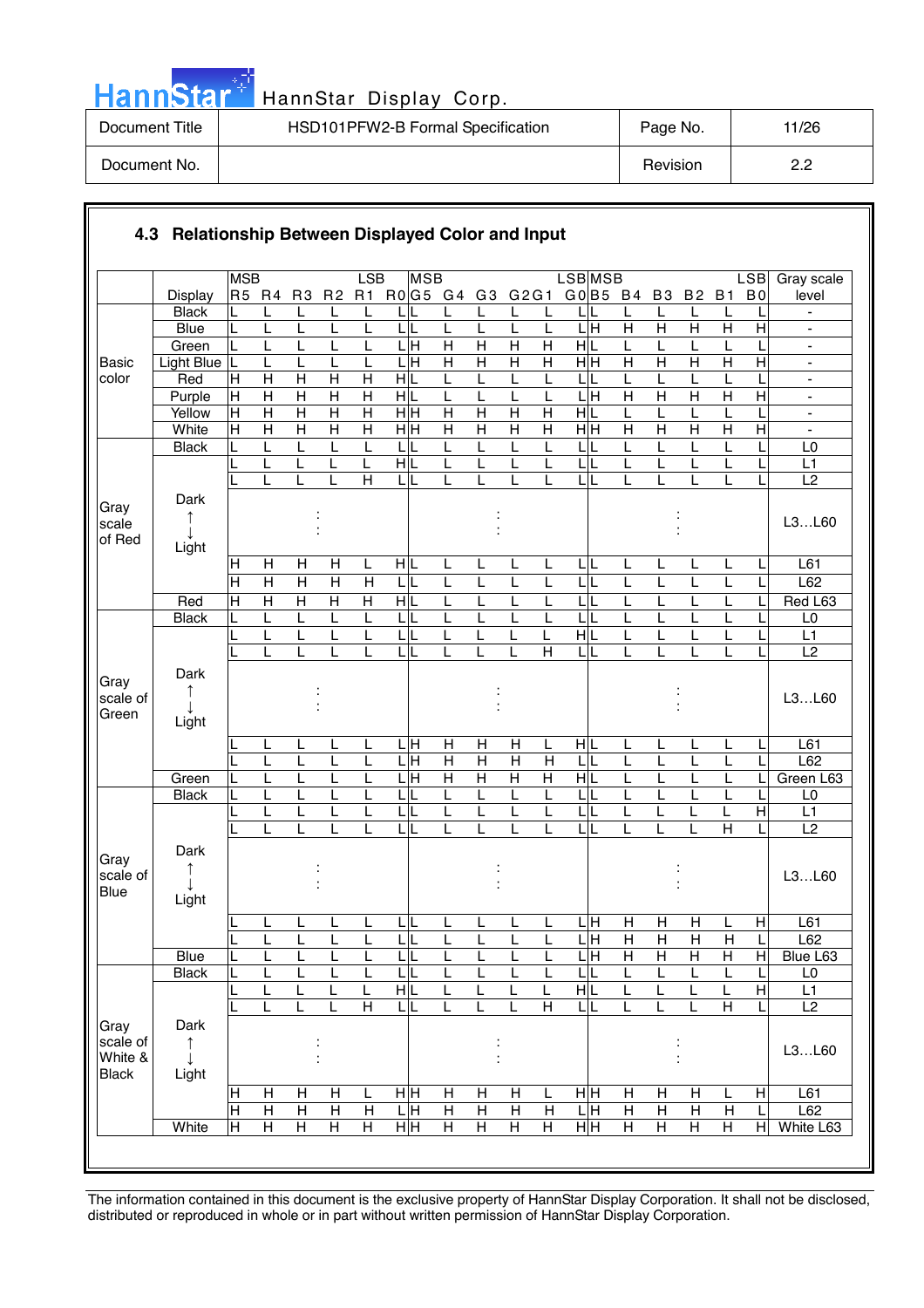![](_page_11_Picture_0.jpeg)

| Document Title | HSD101PFW2-B Formal Specification | Page No. | 12/26 |
|----------------|-----------------------------------|----------|-------|
| Document No.   |                                   | Revision | ററ    |

### **5.0 INTERFACE PIN CONNECTION**

#### **5.1 TFT LCD Module : CN1** (Input signal): IPEX 20455-040E-12 (IPEX or equivalent)

| Pin No.         | Signal                                                              | Description                           |  |  |  |  |  |  |
|-----------------|---------------------------------------------------------------------|---------------------------------------|--|--|--|--|--|--|
| 1               | <b>NC</b>                                                           | No Connection                         |  |  |  |  |  |  |
| $\overline{2}$  | <b>VCC</b>                                                          | 3.3V Power Supply                     |  |  |  |  |  |  |
| $\overline{3}$  | VCC                                                                 | 3.3V Power Supply                     |  |  |  |  |  |  |
| $\overline{4}$  | V EDID                                                              | <b>EDID 3.3V Power Supply</b>         |  |  |  |  |  |  |
| $\overline{5}$  | <b>NC</b>                                                           | No Connection                         |  |  |  |  |  |  |
| $\overline{6}$  | <b>CLK EDID</b>                                                     | <b>EDID Clock</b>                     |  |  |  |  |  |  |
| $\overline{7}$  | <b>DATA EDID</b>                                                    | <b>EDID Data</b>                      |  |  |  |  |  |  |
| $\overline{8}$  | RXINO-                                                              | channel0-<br>LVDS Signal -            |  |  |  |  |  |  |
| 9               | RXIN0+                                                              | LVDS Signal+<br>channel <sub>0+</sub> |  |  |  |  |  |  |
| 10              | <b>GND</b>                                                          | Ground                                |  |  |  |  |  |  |
| 11              | RXIN1-                                                              | Data Input<br>channel1-               |  |  |  |  |  |  |
| 12              | RXIN1+                                                              | Data Input<br>$channel1+$             |  |  |  |  |  |  |
| 13              | <b>GND</b>                                                          | Ground                                |  |  |  |  |  |  |
| 14              | RXIN2-                                                              | Data Input<br>channel <sub>2</sub> -  |  |  |  |  |  |  |
| 15              | RXIN2+                                                              | channel <sub>2+</sub><br>Data Input   |  |  |  |  |  |  |
| 16              | <b>GND</b>                                                          | Ground                                |  |  |  |  |  |  |
| 17              | <b>RXCLKIN-</b>                                                     | CLK-<br>Data Input                    |  |  |  |  |  |  |
| 18              | RXCLKIN+                                                            | CLK+<br>Data Input                    |  |  |  |  |  |  |
| 19              | <b>GND</b>                                                          | Ground                                |  |  |  |  |  |  |
| 20              | <b>NC</b>                                                           | No Connection                         |  |  |  |  |  |  |
| 21              | <b>NC</b>                                                           | No Connection                         |  |  |  |  |  |  |
| 22              | <b>GND</b>                                                          | Ground                                |  |  |  |  |  |  |
| $\overline{23}$ | $\overline{\text{NC}}$                                              | No Connection                         |  |  |  |  |  |  |
| 24              | $\overline{\text{NC}}$                                              | No Connection                         |  |  |  |  |  |  |
| 25              | <b>GND</b>                                                          | Ground                                |  |  |  |  |  |  |
| 26              | <b>NC</b>                                                           | <b>No Connection</b>                  |  |  |  |  |  |  |
| 27              | <b>NC</b>                                                           | No Connection                         |  |  |  |  |  |  |
| 28              | <b>GND</b>                                                          | Ground                                |  |  |  |  |  |  |
| 29              | <b>NC</b>                                                           | No Connection                         |  |  |  |  |  |  |
| 30              | <b>NC</b>                                                           | <b>No Connection</b>                  |  |  |  |  |  |  |
| 31              | <b>VLED GND</b>                                                     | LED Ground                            |  |  |  |  |  |  |
| 32              | <b>VLED GND</b>                                                     | <b>LED Ground</b>                     |  |  |  |  |  |  |
| 33              | <b>VLED GND</b>                                                     | <b>LED Ground</b>                     |  |  |  |  |  |  |
| 34              | <b>NC</b>                                                           | <b>No Connection</b>                  |  |  |  |  |  |  |
| 35              | <b>PWM</b>                                                          | PWM Signal for LED dimming control    |  |  |  |  |  |  |
| 36              | LED EN                                                              | LED Enable Pin (+3V Input)            |  |  |  |  |  |  |
| 37              | <b>NC</b>                                                           | No Connection                         |  |  |  |  |  |  |
| 38              | <b>VLED</b>                                                         | <b>LED Power Supply 5-21V</b>         |  |  |  |  |  |  |
| 39              | VLED                                                                | <b>LED Power Supply 5-21V</b>         |  |  |  |  |  |  |
| 40              | <b>VLED</b>                                                         | <b>ED Power Supply 5-21V</b>          |  |  |  |  |  |  |
|                 | Note: The brightness of LCD panel could be changed by adjusting PWM |                                       |  |  |  |  |  |  |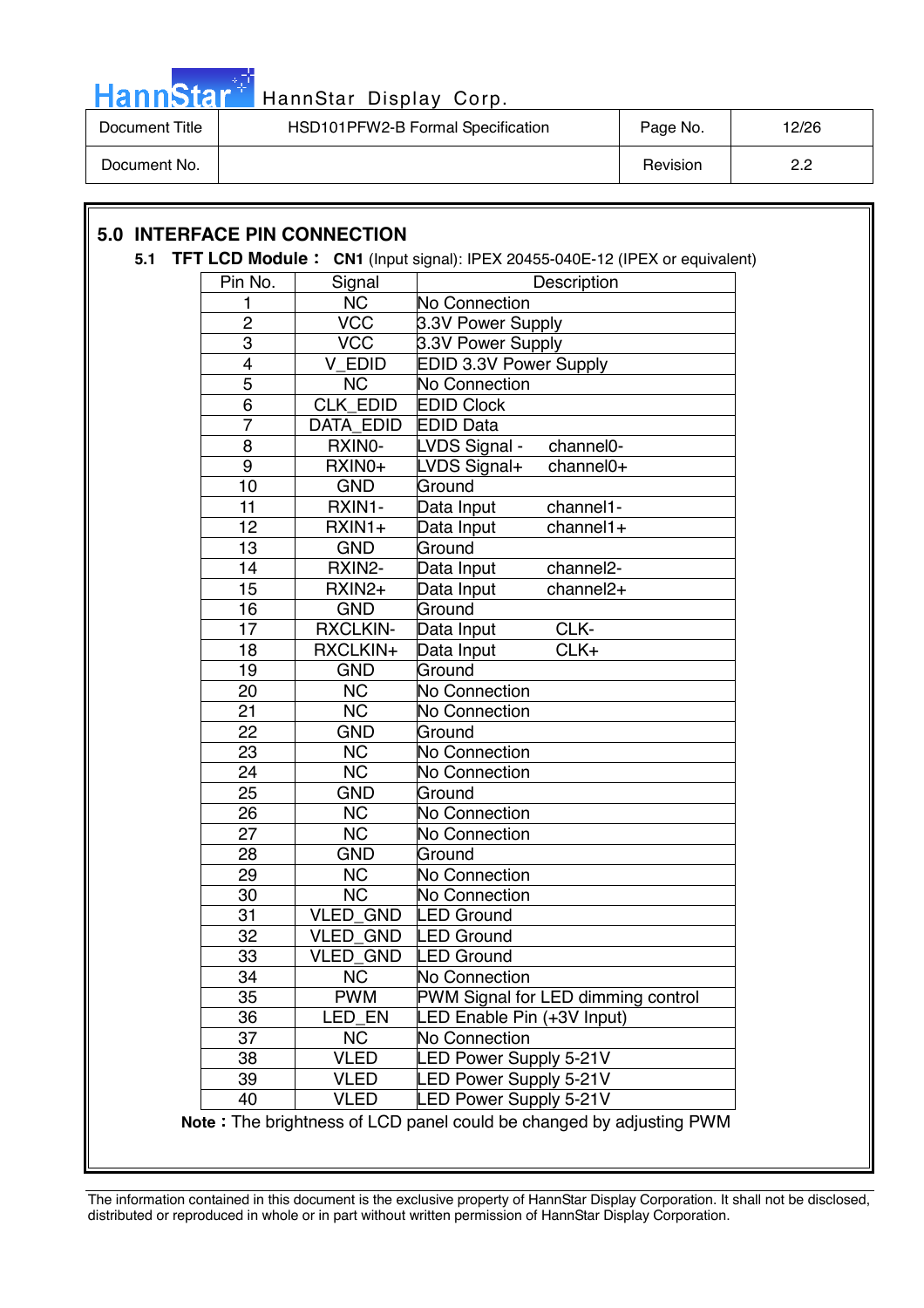![](_page_12_Picture_0.jpeg)

# HannStar<sup>th</sup> HannStar Display Corp.

| Document Title | HSD101PFW2-B Formal Specification | Page No. | 13/26 |
|----------------|-----------------------------------|----------|-------|
| Document No.   |                                   | Revision | ר ה   |

| <b>6.0 ELECTRICAL CHARACTERISTICS</b><br>6.1 TFT LCD Module |  |                            |                            |                          |       |      |             |                                                                |  |
|-------------------------------------------------------------|--|----------------------------|----------------------------|--------------------------|-------|------|-------------|----------------------------------------------------------------|--|
|                                                             |  | <b>Item</b>                | Symbol                     | Min.                     | Typ.  | Max. | <b>Unit</b> | <b>Note</b>                                                    |  |
|                                                             |  | Supply Voltage             | $\mathsf{V}_{\mathsf{DD}}$ | 3.0                      | 3.3   | 3.6  | v           | Note $(1)$                                                     |  |
|                                                             |  | Current of<br>power supply | <b>IDD</b>                 | $\overline{\phantom{a}}$ | 0.192 |      | A           | $V_{DD} = 3.3V \cdot LO$ pattern<br>Ta= $25^{\circ}$ C fv=60Hz |  |
|                                                             |  | Inrush current             | <b>I</b> RUSH              |                          |       | 1.50 | A           | Note $(2)$                                                     |  |

### **Note (1):** V<sub>DD</sub>-dip condition:

When VDD operating within  $2.7V \leq VDD < 3.0V$  , td  $\leq$  10ms, the display may momentarily become abnormal.

 VDD<2.7V , VDD dip condition should also follow the Power On/Off conditions for supply voltage.

![](_page_12_Figure_7.jpeg)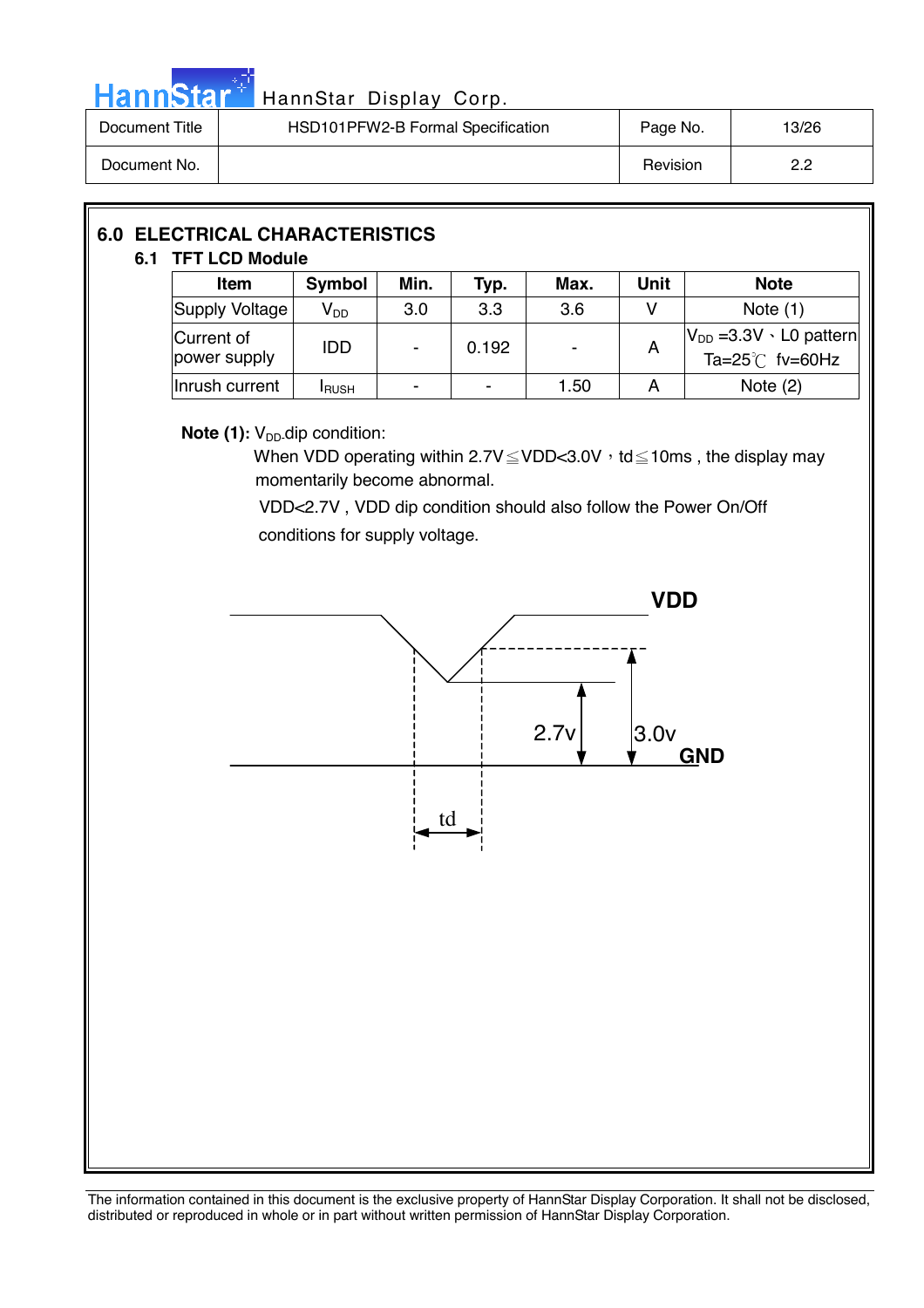| <b>HannStart</b> | HannStar Display Corp.            |          |       |
|------------------|-----------------------------------|----------|-------|
| Document Title   | HSD101PFW2-B Formal Specification | Page No. | 14/26 |
| Document No.     |                                   | Revision | 2.2   |

![](_page_13_Figure_1.jpeg)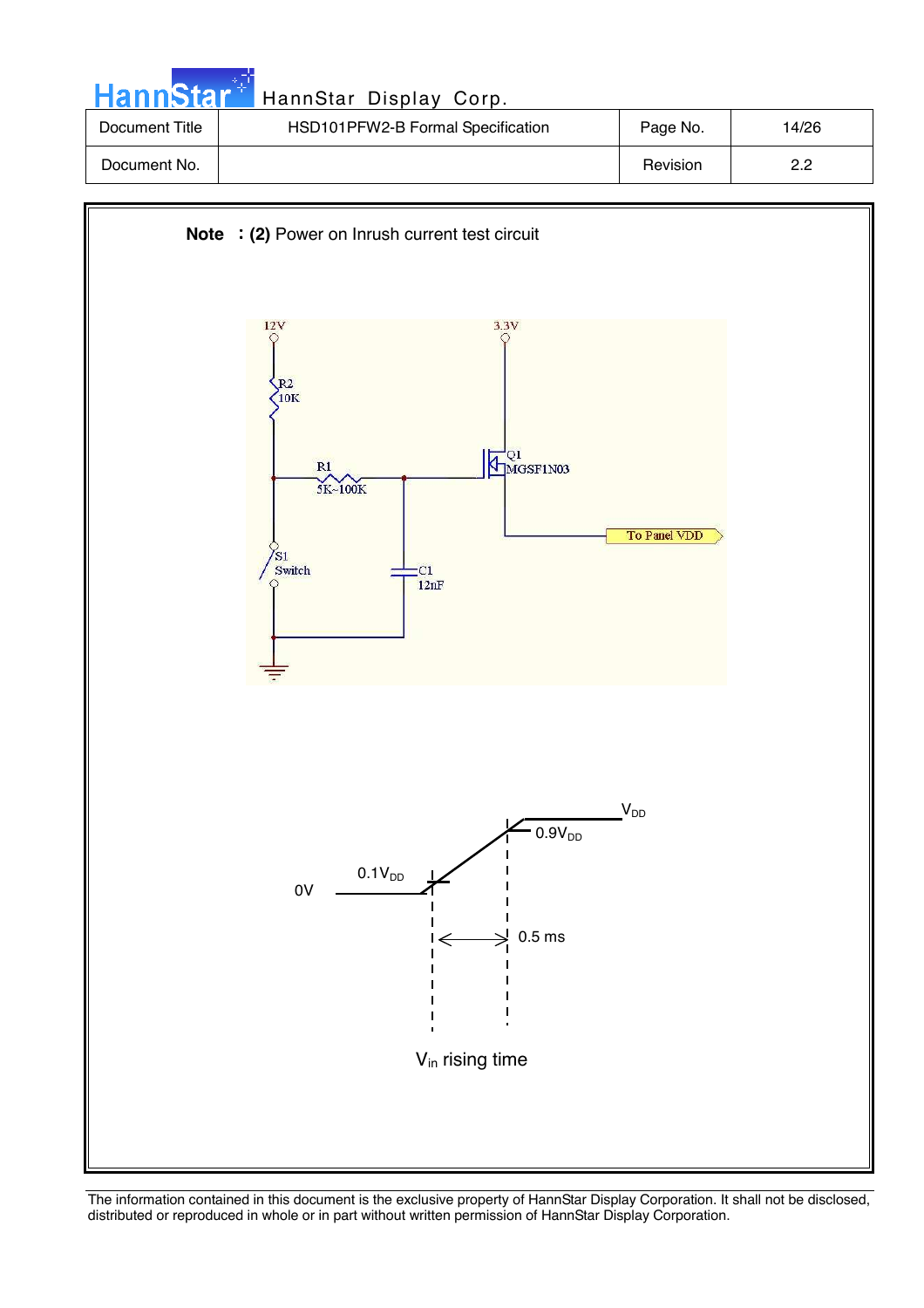| <b>HannStar</b> | HannStar Display Corp.            |          |       |
|-----------------|-----------------------------------|----------|-------|
| Document Title  | HSD101PFW2-B Formal Specification | Page No. | 15/26 |
| Document No.    |                                   | Revision | 2.2   |

| Item                              | Symbol     | Min.                   | Typ. | Max.            | Unit | Conditions      |
|-----------------------------------|------------|------------------------|------|-----------------|------|-----------------|
| Differential Input High Threshold | Vth        |                        |      | 100             | mV   |                 |
| Differential Input Low Threshold  | Vtl        | $-100$                 |      |                 | mV   | $V_{CM} = 1.2V$ |
| Input Current                     | ΙıΝ        | $-10$                  |      | $+10$           | uA   |                 |
| Differential input Voltage        | $ V_{ID} $ | 0.1                    |      | 0.6             | v    |                 |
| Common Mode Voltage Offset        | $V_{CM}$   | (IV <sub>ID</sub> ]/2) | 1.25 | $2.4-(IVID)/2)$ | v    |                 |

![](_page_14_Figure_2.jpeg)

مراجين

![](_page_14_Figure_3.jpeg)

 for 6bits LVDS input LVDS Receiver Input Timing Definition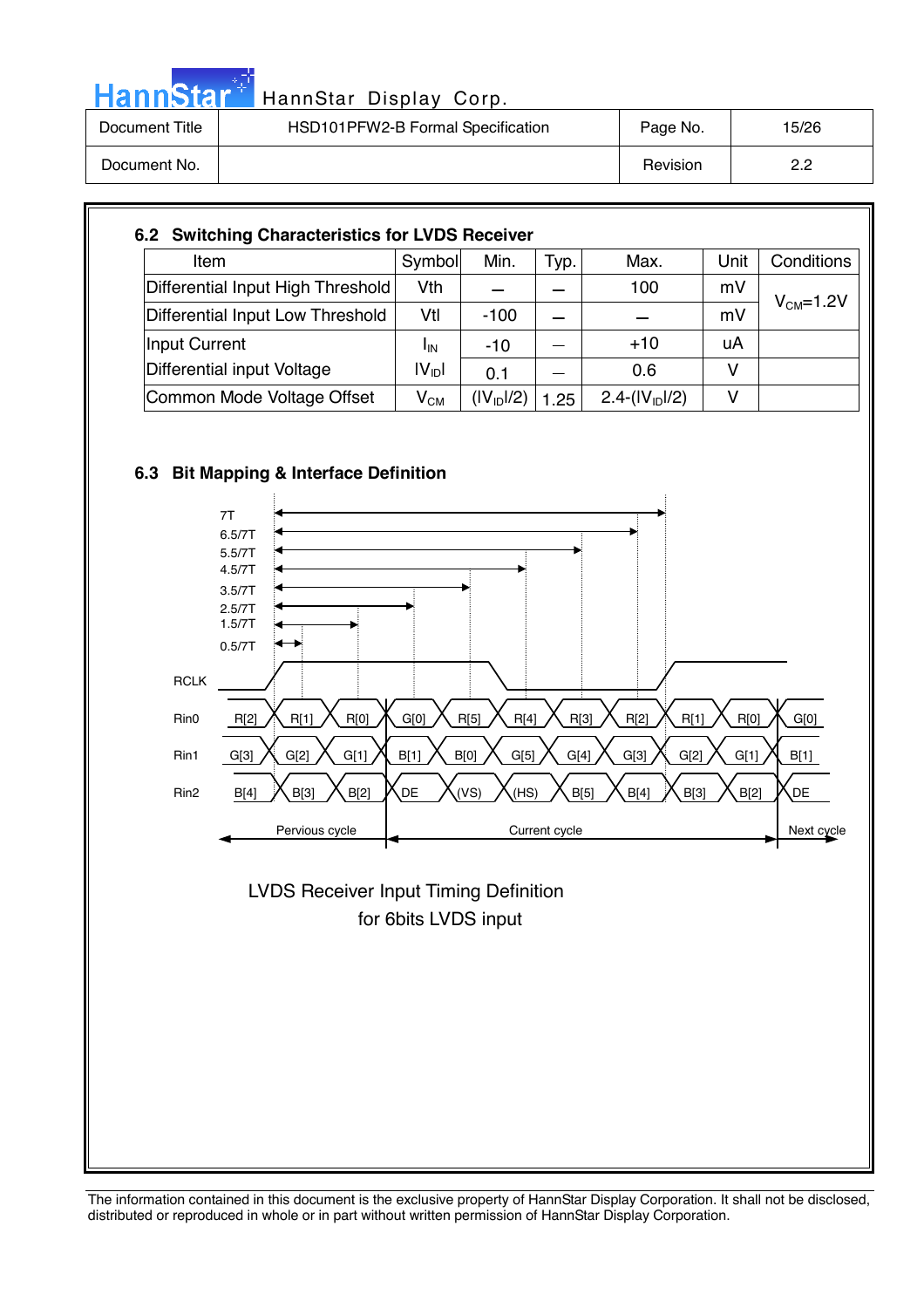![](_page_15_Picture_0.jpeg)

## HannStar<sup>#</sup> HannStar Display Corp.

| Document Title | HSD101PFW2-B Formal Specification | Page No. | 16/26 |
|----------------|-----------------------------------|----------|-------|
| Document No.   |                                   | Revision | ററ    |

### **6.4 Interface Timing (DE mode)**

| <b>Item</b>                     | Symbol | Min. | Тyр. | Max.  | Unit       |
|---------------------------------|--------|------|------|-------|------------|
| Frame Rate                      | --     | 55   | 60   | 65    | Hz         |
| <b>Frame Period</b>             | t1     | 612  | 625  | 638   | line       |
| Vertical Display Time           | t2     | 600  | 600  | 600   | line       |
| <b>Vertical Blanking Time</b>   | t3     | 12   | 25   | 38    | line       |
| 1 Line Scanning Time            | t4     | 1160 | 1200 | 1240  | clock      |
| Horizontal Display Time         | t5     | 1024 | 1024 | 1024  | clock      |
| <b>Horizontal Blanking Time</b> | t6     | 136  | 176  | 216   | clock      |
| <b>Clock Rate</b>               | t7     | 39   | 45   | 51.42 | <b>MHz</b> |

### **Timing Diagram of Interface Signal (DE mode)**

![](_page_15_Figure_6.jpeg)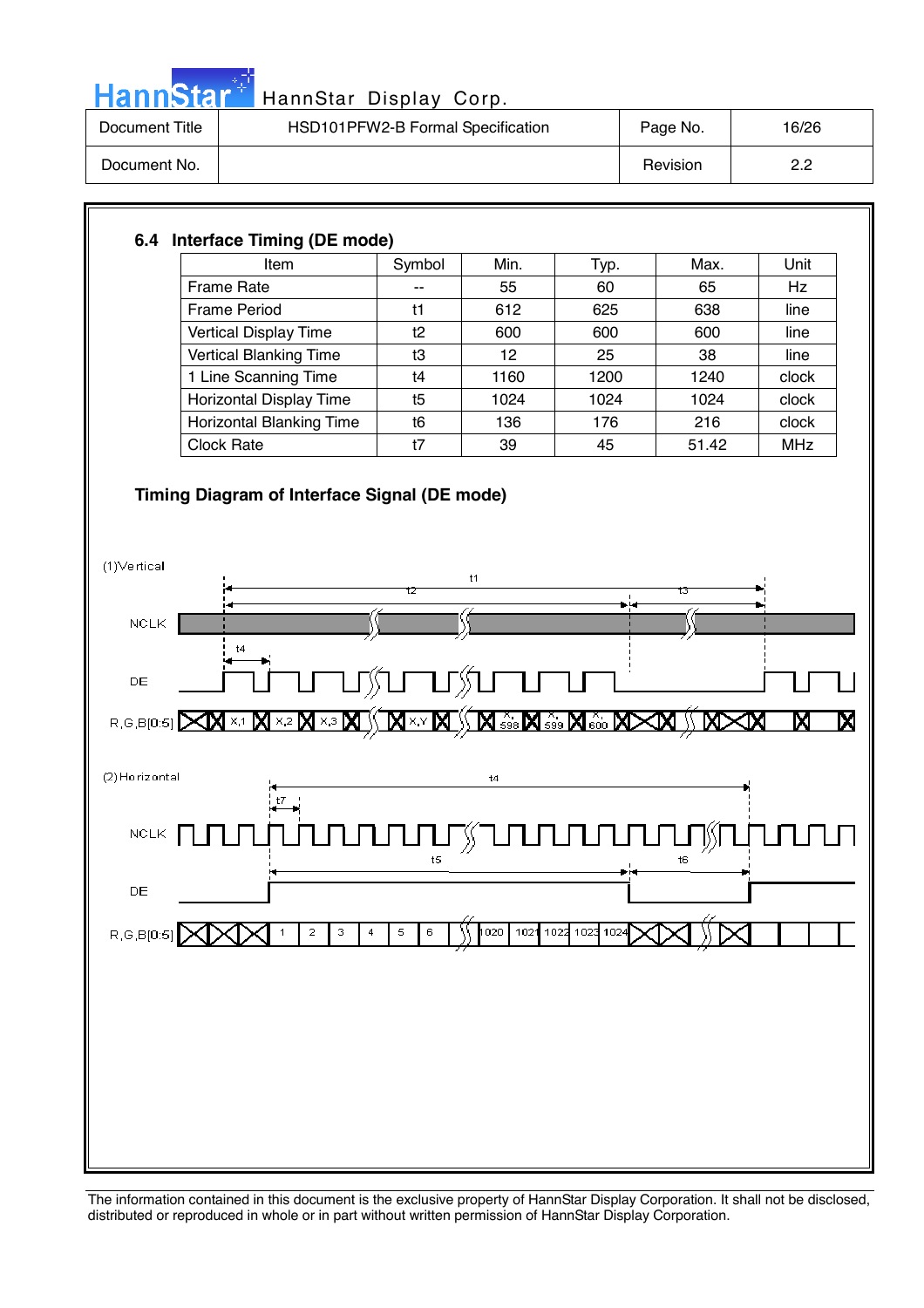| <b>HannStar</b> | HannStar Display Corp.            |          |       |
|-----------------|-----------------------------------|----------|-------|
| Document Title  | HSD101PFW2-B Formal Specification | Page No. | 17/26 |
| Document No.    |                                   | Revision | 2.2   |

![](_page_16_Figure_1.jpeg)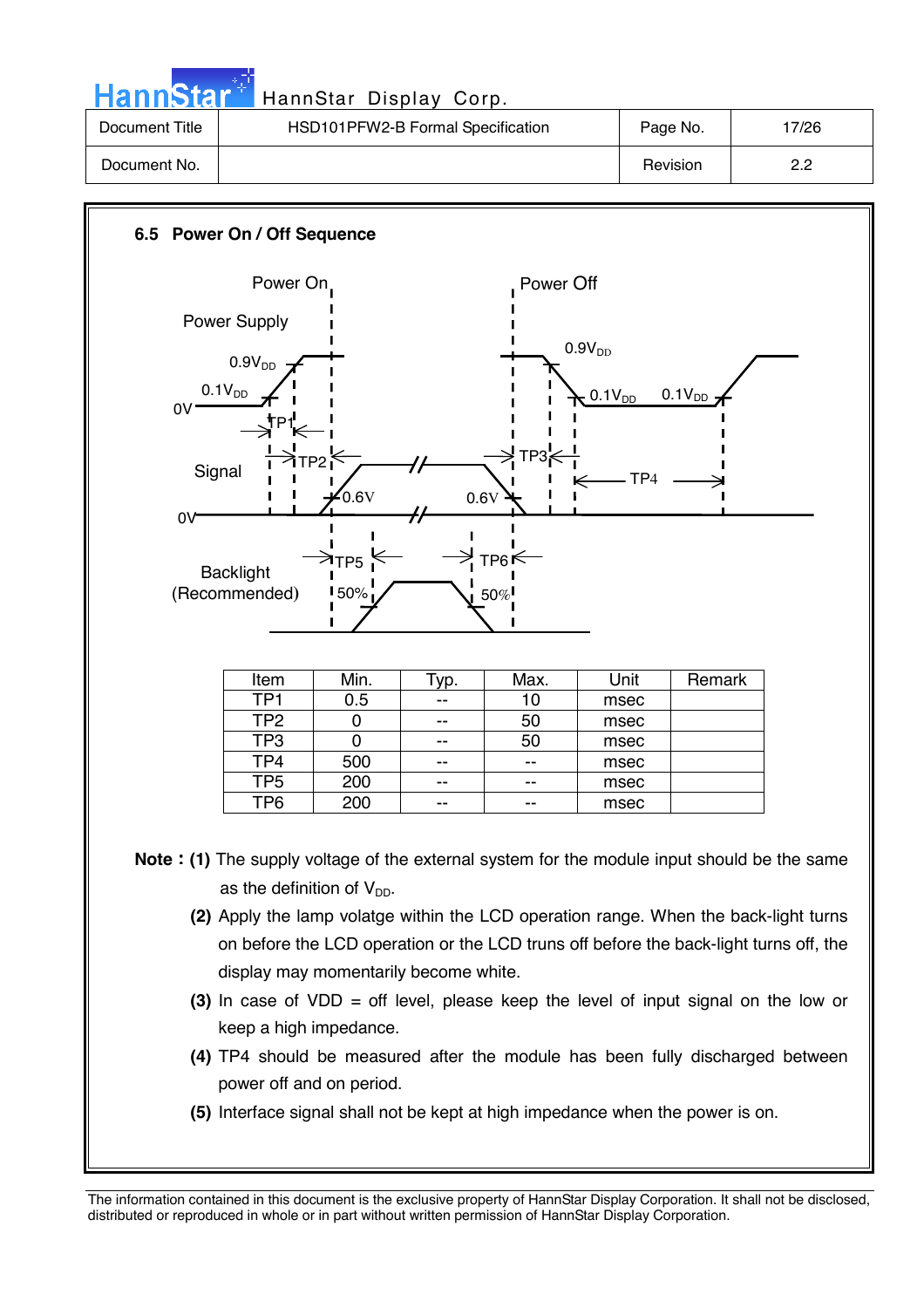# HannStar<sup>t HannStar</sup> Display Corp.

| Document Title | HSD101PFW2-B Formal Specification | Page No. | 18/26      |
|----------------|-----------------------------------|----------|------------|
| Document No.   |                                   | Revision | פ פ<br>_._ |

| <b>Parameter</b>                | <b>Symbol</b> | Min    | Typ  | <b>Max</b> | <b>Units</b> | <b>Condition</b>         |
|---------------------------------|---------------|--------|------|------------|--------------|--------------------------|
| <b>LED Current</b>              | ΙF            | --     | 18.0 | 18.75      | mA           | Ta= $25^{\circ}$ C       |
| LED Voltage                     | VF            | 3.0    | 3.2  | 3.4        | Volt         | Ta=25 $°C$               |
| <b>LED Power</b><br>consumption | $P_{LED}$     | --     | 1.38 | 1.53       | Watt         | Ta=25 $°C$<br>Note $(1)$ |
| LED Life-Time                   | N/A           | 10,000 | --   | --         | Hour         | Ta=25 $°C$               |
|                                 |               |        |      |            |              | $I_{F=}$ 18mA            |
|                                 |               |        |      |            |              | Note $(2)$               |

**Note (1):** Calculator value for reference P=I<sub>F</sub> x V<sub>F</sub> x N (LED Qty')

 **Note (2):** The LED lifetime defines as the estimated time to 50% degradation of final luminous.

### **6.7 LED Driver**

### **6.7.1 Absolute Maximum Ratings**

| Item                                                         | Symbol           | Min.   | Max. | Unit | <b>Note</b> |
|--------------------------------------------------------------|------------------|--------|------|------|-------------|
| <b>LED Power Supply voltage</b>                              | V <sub>LED</sub> | $-0.3$ | 24   | Volt |             |
| LED_EN, PWM pin Voltage   V <sub>EN</sub> , V <sub>PWM</sub> |                  | --     | 5.5  | Volt |             |

### **6.7.2 DC Electrical Characteristics**

| <b>Parameter</b>                          | Symbol                   | <b>Min</b> | <b>Typ</b> | <b>Max</b> | <b>Units</b> | <b>Remark</b> |
|-------------------------------------------|--------------------------|------------|------------|------------|--------------|---------------|
| <b>LED Power</b><br><b>Supply Voltage</b> | V <sub>LED</sub>         | 5.0        |            | 21.0       | Volt         |               |
| LED EN High<br>Threshold                  | $V_{ENH}$                | 2.0        |            |            | Volt         |               |
| LED EN Low<br>Threshold                   | $V_{ENL}$                |            |            | 0.3        | Volt         |               |
| <b>PWM High</b><br>Threshold              | <b>V</b> <sub>PWMH</sub> | 3.0        |            |            | Volt         |               |
| <b>IPWM Low</b><br>Threshold              | V <sub>PWML</sub>        | --         | --         | 0.2        | Volt         |               |
| <b>PWM Frequency</b>                      | $F_{\rm PWM}$            | 200        |            | 300        | Hz           |               |
| <b>PWM Duty Cycle</b>                     | Т <sub>р</sub>           | 10         | --         | --         | $\%$         | Note(1)       |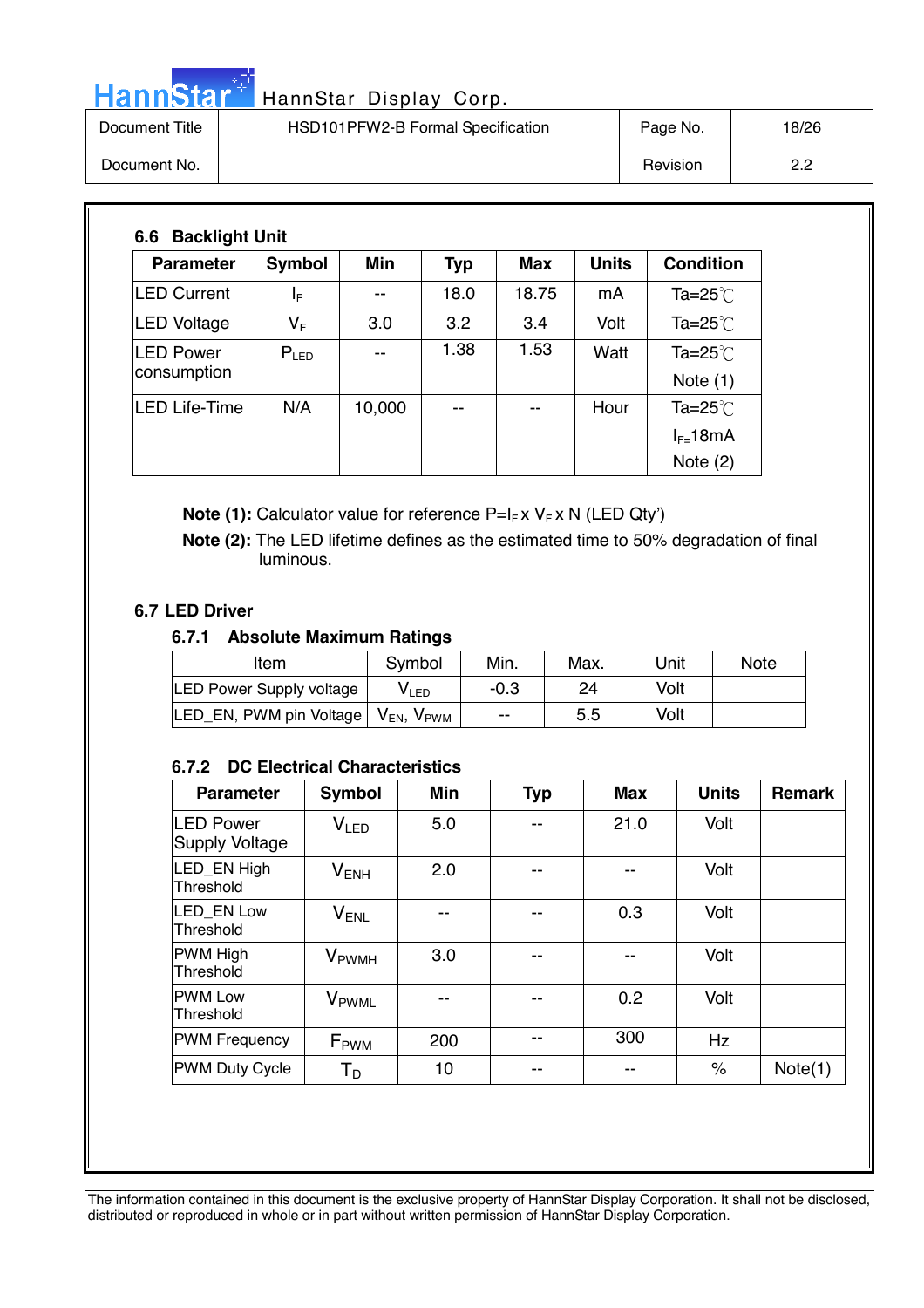![](_page_18_Figure_0.jpeg)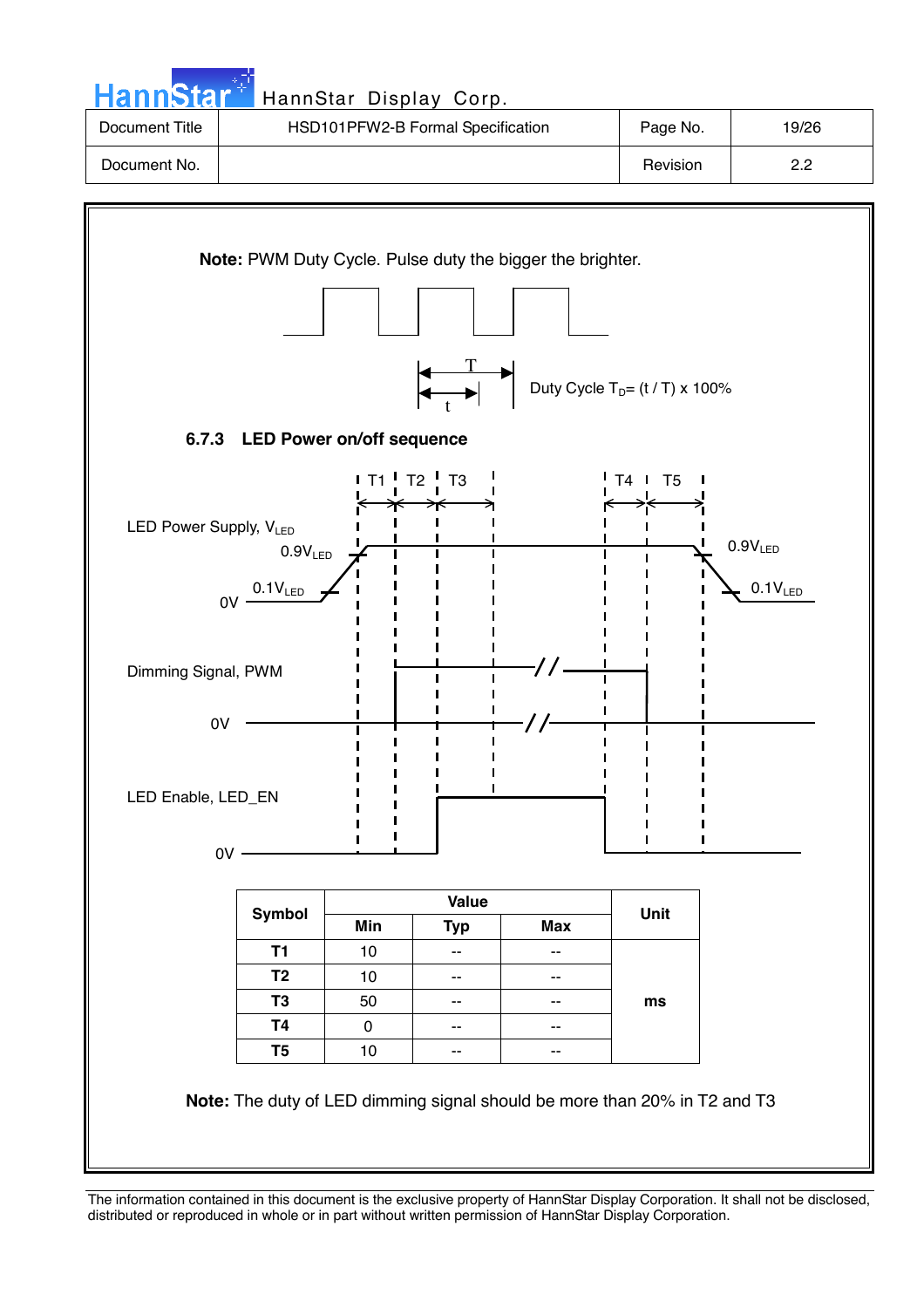|                | HannStar <sup>+</sup> HannStar Display Corp. |          |       |
|----------------|----------------------------------------------|----------|-------|
| Document Title | HSD101PFW2-B Formal Specification            | Page No. | 20/26 |
| Document No.   |                                              | Revision | 2.2   |

| No. | <b>Item</b>                       | <b>Conditions</b>                                                                                                     | <b>Remark</b> |
|-----|-----------------------------------|-----------------------------------------------------------------------------------------------------------------------|---------------|
|     | <b>High Temperature Storage</b>   | Ta=+60°C, 240hrs                                                                                                      |               |
| 2   | Low Temperature Storage           | Ta=-20°C, 240hrs                                                                                                      |               |
| 3   | <b>High Temperature Operation</b> | Ta=+50 $^{\circ}$ C, 500hrs                                                                                           |               |
|     | Low Temperature Operation         | Ta=0°C, 500hrs                                                                                                        |               |
| 5   |                                   | Thermal Cycling Test (non operation) $ -20^{\circ}C(30\text{min}) \rightarrow +60^{\circ}C(30\text{min})$ ,100 cycles |               |
|     | Vibration                         | Sine Wave                                                                                                             |               |
| 6   |                                   | 1.5G, 5~500Hz, XYZ                                                                                                    |               |
|     |                                   | 30min/each direction                                                                                                  |               |
|     | Shock                             | Half-Sine, 200G, 2ms, ±XYZ, 1time                                                                                     |               |

### **Storage / Operating temperature**

سياسي

Ī

![](_page_19_Figure_3.jpeg)

Note .Max wet bulb temp.=39°C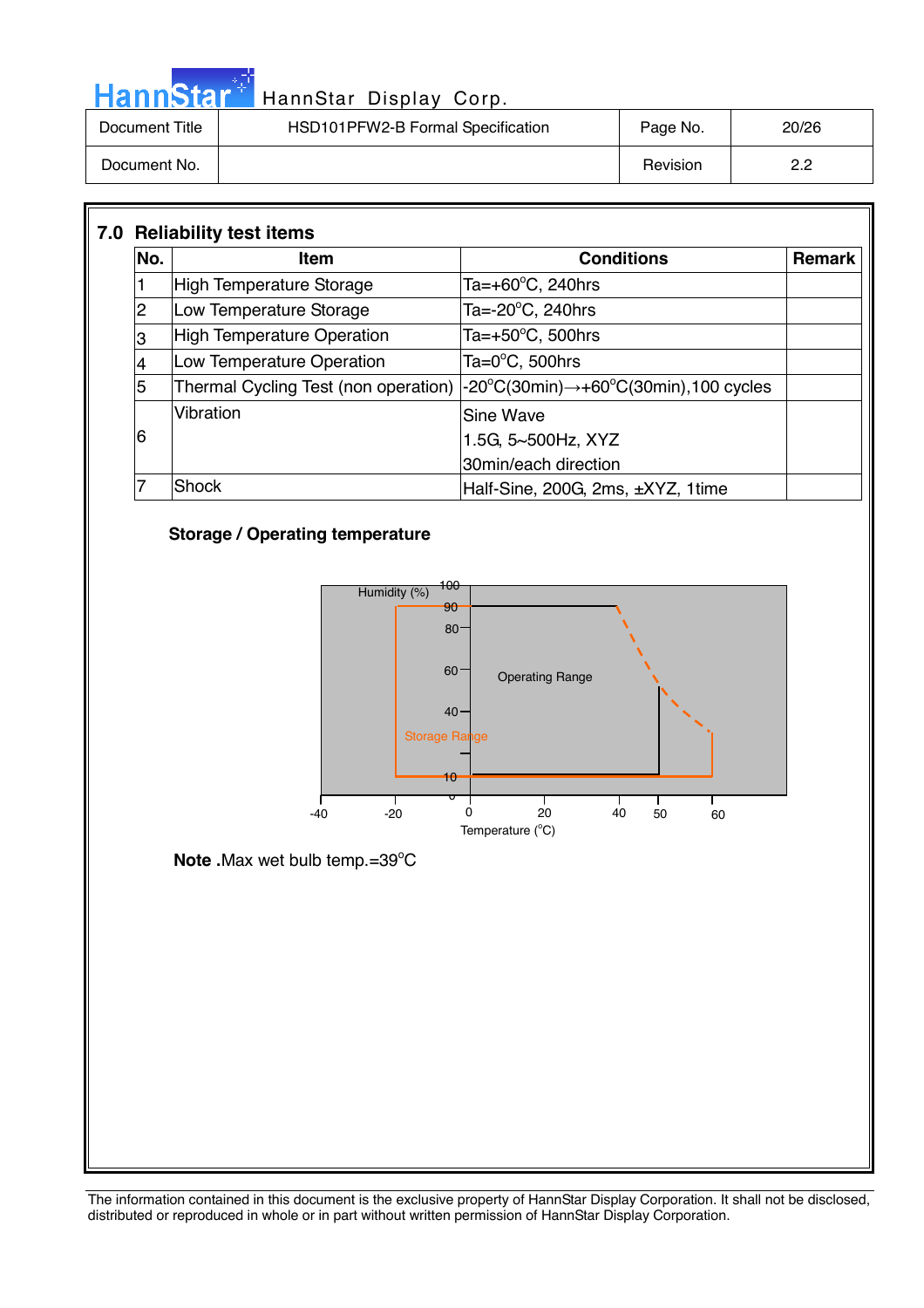**Hann**Star HannStar Display Corp. Document Title | HSD101PFW2-B Formal Specification | Page No. | 21/26

![](_page_20_Figure_3.jpeg)

![](_page_20_Figure_4.jpeg)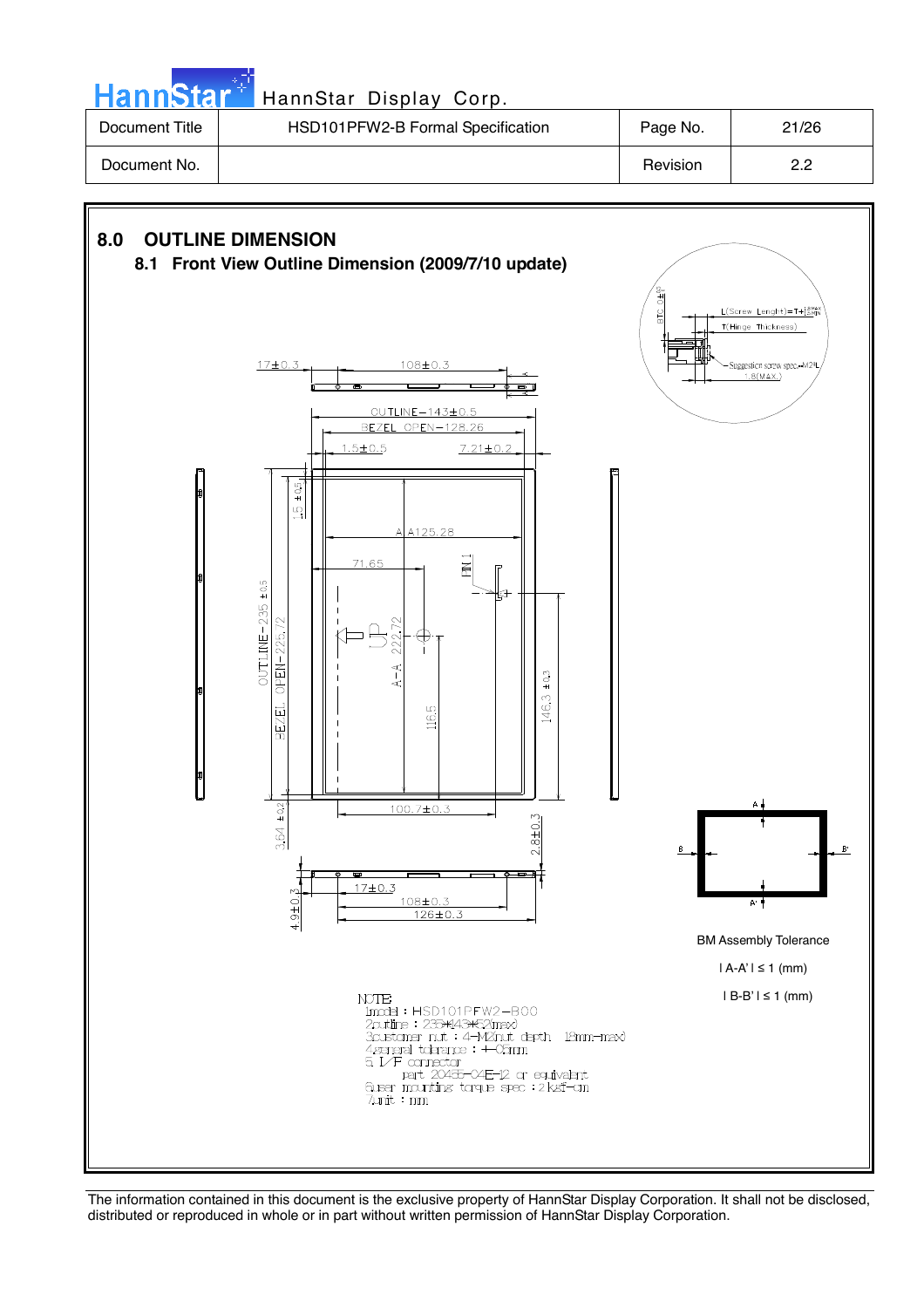| <b>HannStart</b> | HannStar Display Corp.            |          |       |
|------------------|-----------------------------------|----------|-------|
| Document Title   | HSD101PFW2-B Formal Specification | Page No. | 22/26 |
| Document No.     |                                   | Revision | 2.2   |

![](_page_21_Figure_1.jpeg)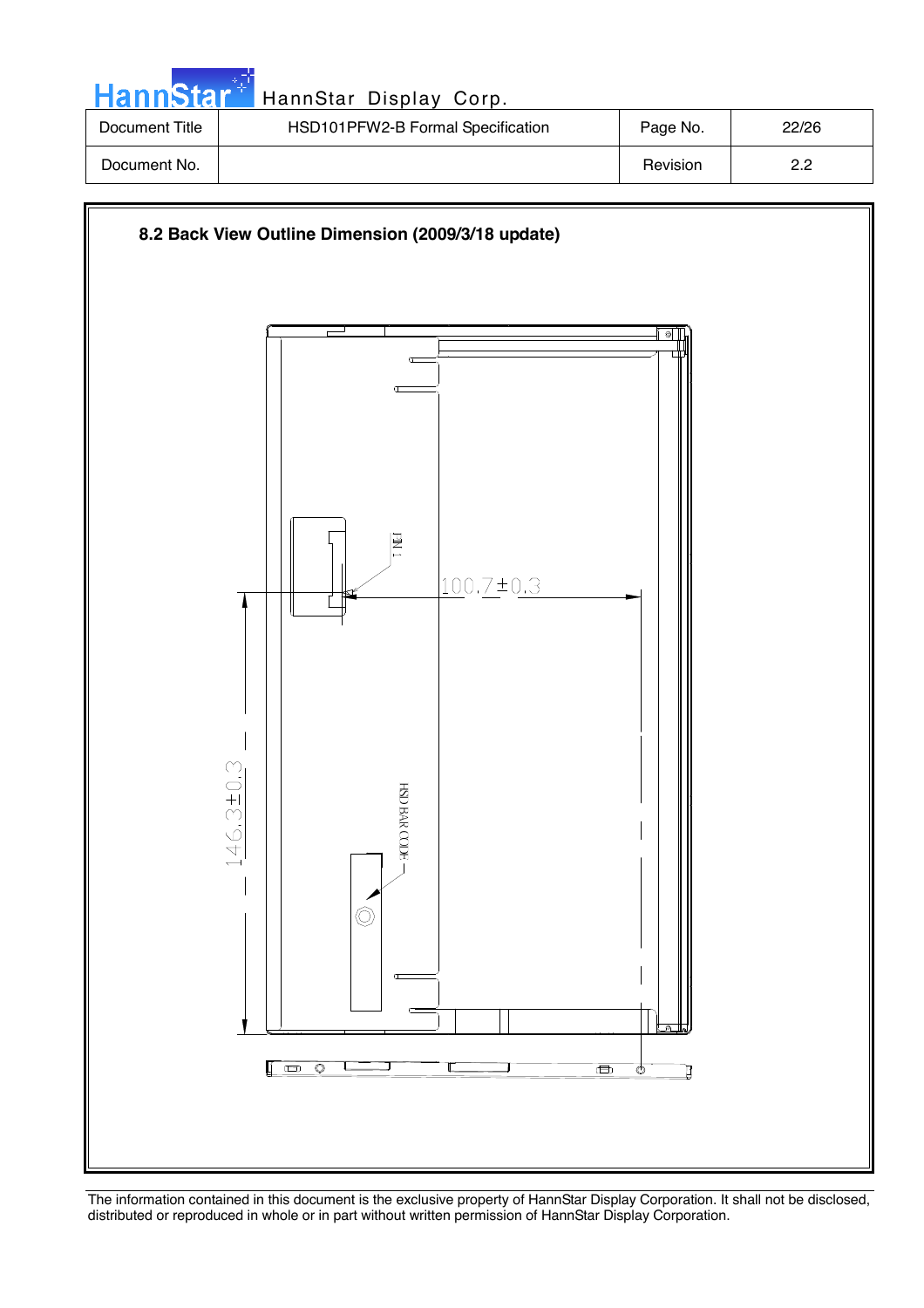|  | ann | $\mathbf{A}$ |  |
|--|-----|--------------|--|
|  |     |              |  |

### HannStar Display Corp.

| Document Title | HSD101PFW2-B Formal Specification | Page No. | 23/26       |
|----------------|-----------------------------------|----------|-------------|
| Document No.   |                                   | Revision | ר ר<br>ے. ے |

**9.0 LOT MARK** 

### **9.1 Lot Mark**

![](_page_22_Figure_5.jpeg)

Code 1,2,3,4,5,6: HannStar internal flow control code.

Code 7: production location.

Code 8: production year.

Code 9: production month.

Code 10,11,12,13,14,15: serial number.

### Note (1) Production Year

| Year | 2001 | 2002 | 2003 | 2004 | 2005 | 2006 | 2007 | 2008 | 2009 | 2010 |
|------|------|------|------|------|------|------|------|------|------|------|
| Mark |      |      |      |      |      |      |      |      |      |      |

### Note (2) Production Month

| Month | Jan. | Feb. |  |  | Mar.   Apr.   May.   Jun.   Jul.   Aug.   Sep.   Oct   Nov. |  | Dec. |
|-------|------|------|--|--|-------------------------------------------------------------|--|------|
| Mark  |      |      |  |  |                                                             |  |      |

### **9.2 Location of Lot Mark**

- (1) Location : The label is attached to the backside of the LCD module. See Product back view. ( Section 8.0 : OUTLINE DIMENSION )
- (2) Detail of the Mark : As attached below
- (3) This is subject to change without prior notice.

| TWEE<br><b><i>AIFFERDRESS</i></b> | HSD101PFW2<br>$\star$<br>Rev:                                                                  | HannStar<br>$-B$ EDX.X 6 AO                        |
|-----------------------------------|------------------------------------------------------------------------------------------------|----------------------------------------------------|
| GP-H<br>MS<br>ß<br>E212246        | I<br>║<br>I<br>I<br>Ш<br>Ш<br>Ш<br>⊪<br>║<br>I<br>$K$ 9 C O O O<br>$\triangle$ $\Omega$<br>- 0 | ║<br>║<br>$\mathbb I$<br>I<br>$\Omega$<br>$\Omega$ |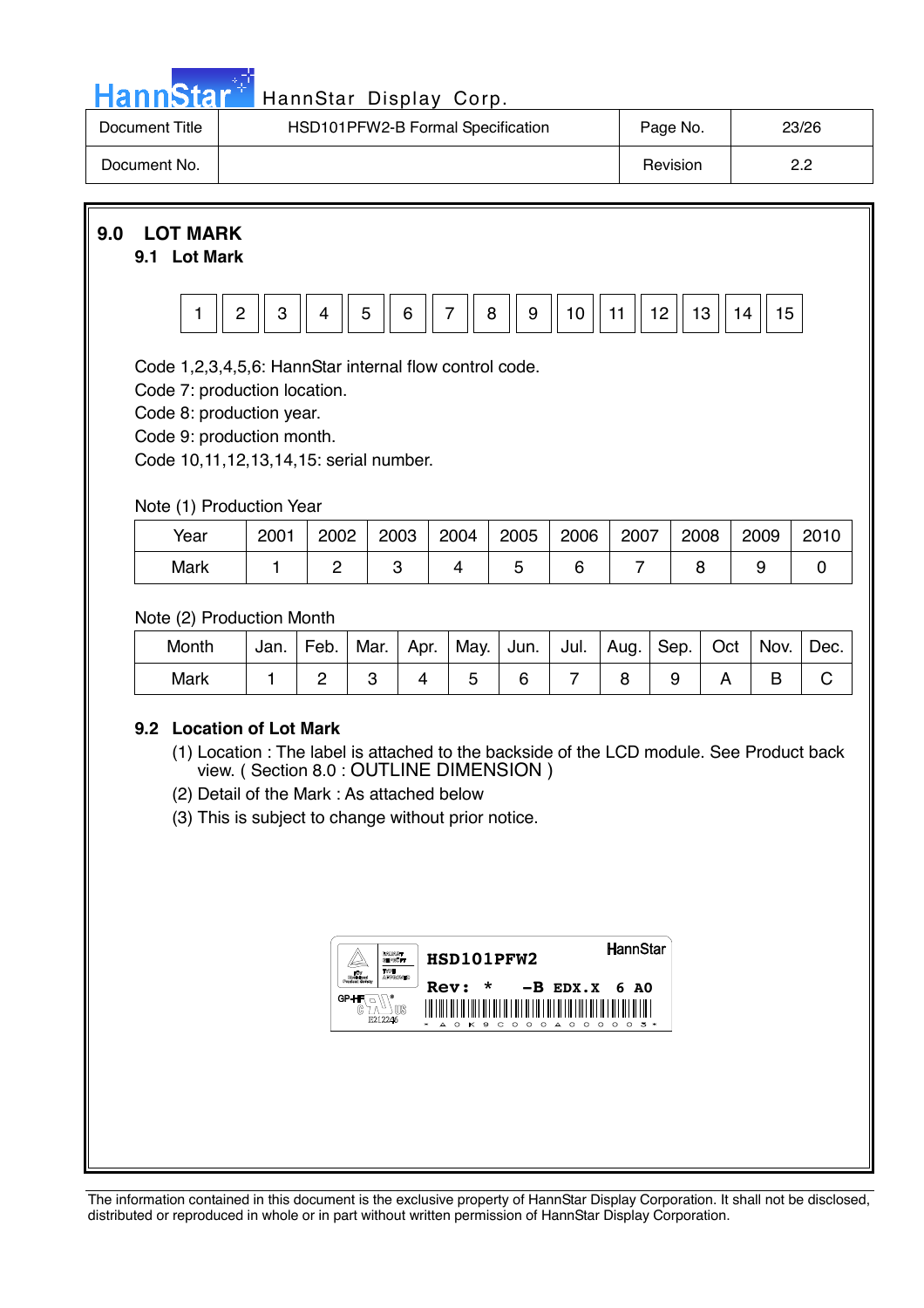| HannStar <sup>+</sup> | HannStar Display Corp.            |          |       |
|-----------------------|-----------------------------------|----------|-------|
| Document Title        | HSD101PFW2-B Formal Specification | Page No. | 24/26 |
| Document No.          |                                   | Revision | 2.2   |

![](_page_23_Figure_1.jpeg)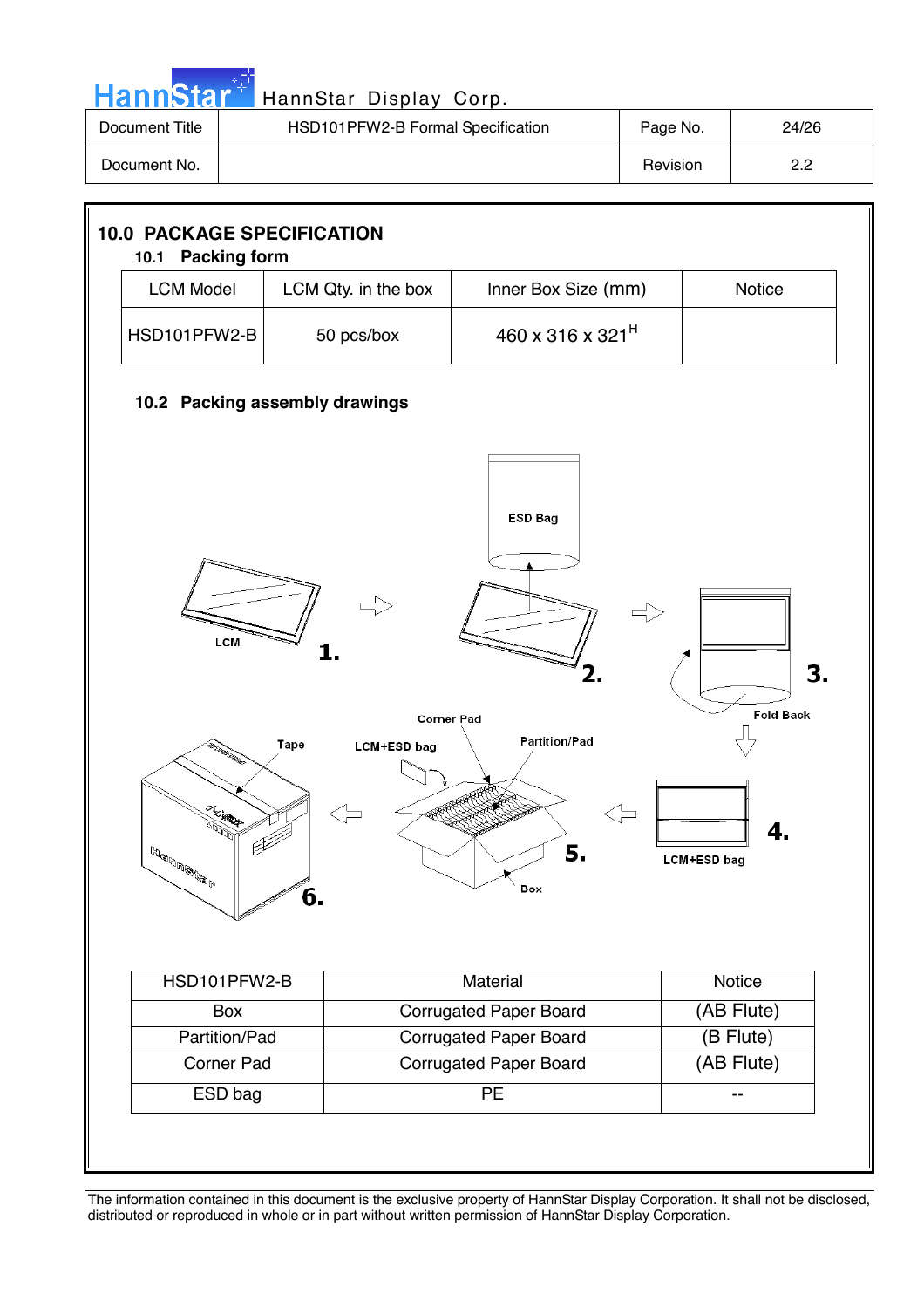![](_page_24_Picture_0.jpeg)

### Hann Star<sup>4</sup> HannStar Display Corp.

| Document Title | HSD101PFW2-B Formal Specification | Page No. | 25/26    |
|----------------|-----------------------------------|----------|----------|
| Document No.   |                                   | Revision | っっ<br>_. |

### **11.0 GENERAL PRECAUTION**

### **11.1 Use Restriction**

This product is not authorized for use in life supporting systems, aircraft navigation control systems, military systems and any other application where performance failure could be life-threatening or otherwise catastrophic.

### **11.2 Disassembling or Modification**

 Do not disassemble or modify the module. It may damage sensitive parts inside LCD module, and may cause scratches or dust on the display. HannStar does not warrant the module, if customers disassemble or modify the module.

### **11.3 Breakage of LCD Panel**

- 11.3.1.If LCD panel is broken and liquid crystal spills out, do not ingest or inhale liquid crystal, and do not contact liquid crystal with skin.
- 11.3.2. If liquid crystal contacts mouth or eyes, rinse out with water immediately.
- 11.3.3. If liquid crystal contacts skin or cloths, wash it off immediately with alcohol and rinse thoroughly with water.
- 11.3.4. Handle carefully with chips of glass that may cause injury, when the glass is broken.

### **11.4 Electric Shock**

- 11.4.1. Disconnect power supply before handling LCD module.
- 11.4.2. Do not pull or fold the LED cable.
- 11.4.3. Do not touch the parts inside LCD modules and the fluorescent LED's connector or cables in order to prevent electric shock.

### **11.5 Absolute Maximum Ratings and Power Protection Circuit**

- 11.5.1. Do not exceed the absolute maximum rating values, such as the supply voltage variation, input voltage variation, variation in parts' parameters, environmental temperature, etc., otherwise LCD module may be damaged.
- 11.5.2. Please do not leave LCD module in the environment of high humidity and high temperature for a long time.
- 11.5.3. It's recommended to employ protection circuit for power supply.

### **11.6 Operation**

- 11.6.1 Do not touch, push or rub the polarizer with anything harder than HB pencil lead.
- 11.6.2 Use fingerstalls of soft gloves in order to keep clean display quality, when persons handle the LCD module for incoming inspection or assembly.
- 11.6.3 When the surface is dusty, please wipe gently with absorbent cotton or other soft material.